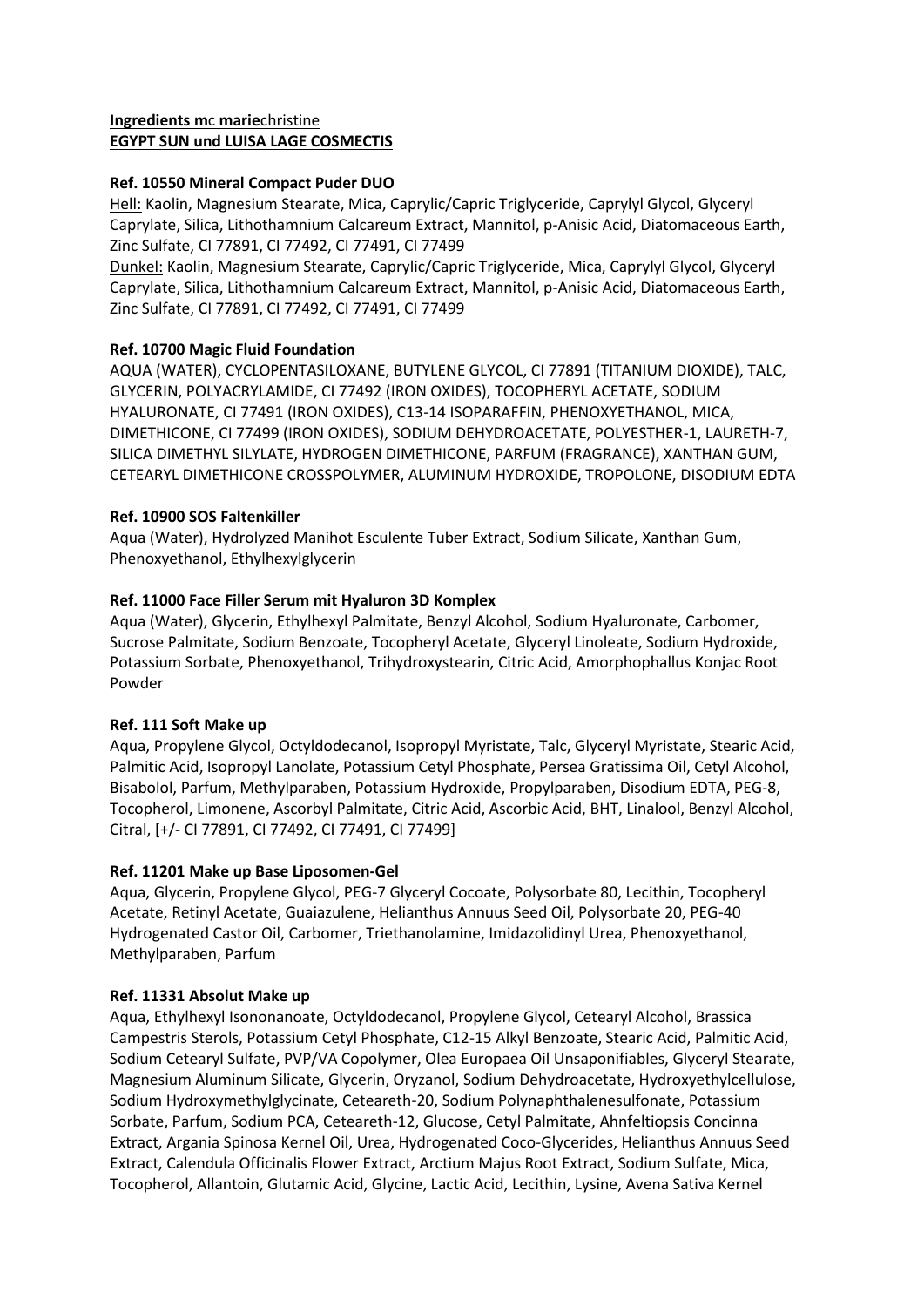Extract, Sodium Hyaluronate, Tourmaline, Ascorbyl Palmitate, Glyceryl Oleate, Citric Acid, Caprooyl Tetrapeptide-3, Dextran, [+/- CI 77491, CI 77492, CI 77499, CI 77891]

# **Ref. 114 Perfect Fluid Foundation**

AQUA (WATER), DIMETHICONE, PROPANEDIOL, LAURYL POLYGLYCERYL-3 POLYDIMETHYLSILOXYETHYL DIMETHICONE, SODIUM CHLORIDE, DISTEARDIMONIUM HECTORITE, DIMETHICONE/POLYGLYCERIN-3 CROSSPOLYMER, HYDROXYACETOPHENONE, 1,2-HEXANEDIOL, CAPRYLYL GLYCOL, DIMETHICONOL, ALUMINUM HYDROXIDE, POLYSILICONE-11, SODIUM PHYTATE, BUTYROSPERMUM PARKII (SHEA) BUTTER, SODIUM LAUROYL GLUTAMATE, LYSINE, MAGNESIUM CHLORIDE, DIPROPYLENE GLYCOL, SODIUM CITRATE, TOCOPHEROL, [+/- CI 77891, CI 77492, CI 77491, CI 77499]

# **Ref. 130 Make up Stick Farbe 22**

PPG-3 Benzyl Ether Myristate, Aluminum Starch Octenylsuccinate, Methyl Methacrylate Crosspolymer, Octyldodecanol, Caprylic/Capric Triglyceride, Hydrogenated Microcrystalline Cera, Ethylhexyl Isononanoate, Synthetic Beeswax, Argania Spinosa Kernel Oil, Silica, Bis-Hydroxyethoxypropyl Dimethicone, Talc, Sorbitan Sesquioleate, Aluminum Hydroxide, Sesamum Indicum Seed Oil, Propylene Glycol, Beta-Sitosterol, Serenoa Serrulata Fruit Extract, BHT, Ascorbyl Palmitate, Glyceryl Stearate, Citric Acid, Tocopherol, CI 77891, CI 77492, CI 77491, CI 77499, CI 77288

# **Ref. 130 Make up Stick Farbe 51, 52, 53, 54, 55, 56**

PARAFFINUM LIQUIDUM, PARAFFIN, CANDELILLA CERA, HYDROGENATED POLYISOBUTENE, OCTYLDODECANOL, CAPRYLIC/CAPRIC TRIGLYCERIDE, CETYL PALMITATE, PETROLATUM, CERA ALBA, TOCOPHEROL, KAOLIN, OLETH-10, LANETH-40, COPERNICIA CERIFERA CERA, POLYBUTENE, LANOLIN ALCOHOL, PROPYLENE GLYCOL, BHT, ASCORBYL PALMITATE, GLYCERYL STEARATE, CETEARYL ALCOHOL, CITRIC ACID, ALPHA--ISOMETHYL IONONE, LINALOOL, CINNAMYL ALCOHOL, CITRONELLOL, HEXYL CINNAMAL, BENZYL SALICYLATE, COUMARIN, GERANIOL, BENZYL BENZOATE, EUGENOL, PARFUM, [+/- CI 77891, CI 77491,CI 77492, CI 77499, CI 77007]

# **Ref. 131 Camouflage Crème Farbe 70, 71, 72, 73, 74, 75, 76**

PARAFFINUM LIQUIDUM, PARAFFIN, HYDROGENATED POLYISOBUTENE, OCTYLDODECANOL, CANDELILLA CERA, CETYL PALMITATE, TOCOPHEROL, MAGNESIUM MYRISTATE, CERA ALBA, PETROLATUM, COPERNICIA CERIFERA CERA, OLETH-10, PROPYLENE GLYCOL, BHT, GLYCERYL STEARATE, ASCORBYL PALMITATE, CITRIC ACID, [+/- CI 77891, CI 77491, CI 77492, CI 77499, CI 19140, CI 77007, CI 12085]

#### **Ref. 13190 Camouflage Fixierpuder lose**

TALC, MAGNESIUM MYRISTATE, CI 77491, CI 77492, CI 77499, CI 19140, CI 77007

# **Ref. 134 Concealing Stick Farbe 01**

Cyclopentasiloxane, Octyldodecyl Stearoyl Stearate, Paraffin, Nylon-12, Polybutene, Ozokerite, Tocopherol, Disteardimonium Hectorite, Ascorbyl Palmitate, [+/- CI 77891, CI 77492, CI 77491, CI 77499, Mica]

#### **Ref. 134 Concealing Stick Farbe 02**

DIMETHICONE, SILICA, SUCROSE TETRASTEARATE TRIACETATE, CAPRYLYL METHICONE, ISOAMYL LAURATE, POLYBUTENE, SYNTHETIC WAX, HYDROGENATED JOJOBA OIL, SYNTHETIC FLUORPHLOGOPITE, TRIMETHYLSILOXYSILICATE/DIMETHICONOL CROSSPOLYMER, DIMETHICONE/VINYL DIMETHICONE CROSSPOLYMER, GLYCERYL CAPRYLATE, SYNTHETIC BEESWAX, SILICA SILYLATE, PENTAERYTHRITYL TETRA-DI-T-BUTYL HYDROXYHYDROCINNAMATE, ISOCETETH-10, CI 77891, CI 77492, CI 77491, CI 77499, MICA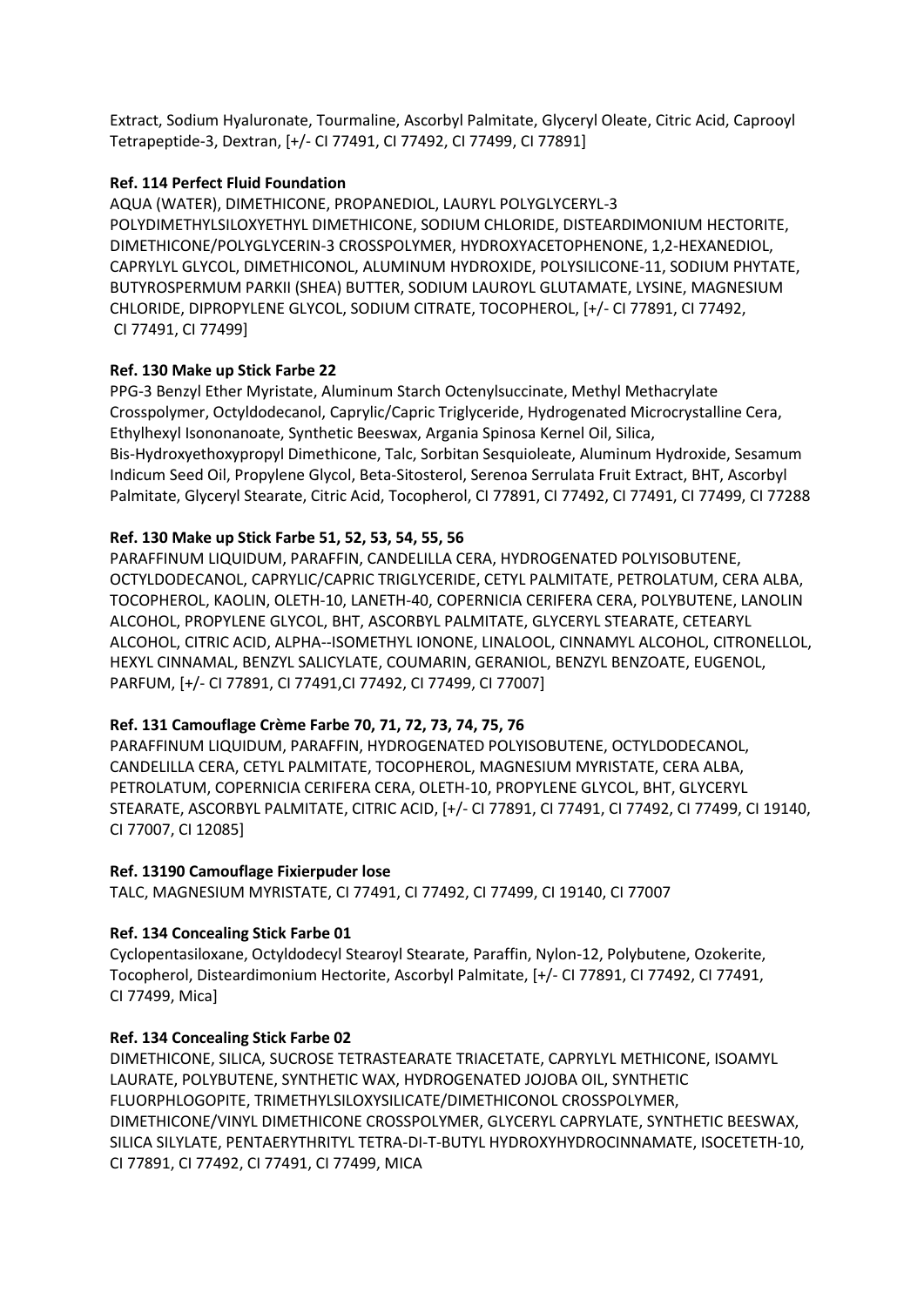# **Ref. 134 Concealing Stick grün Farbe 04**

Ricinus Communis Seed Oil, Octyldodecanol, Paraffin, Caprylic/Capric Triglyceride, Cera Alba, Lanolin, Paraffinum Liquidum, Cera Microcristallina, Copernicia Cerifera Cera, Stearalkonium Hectorite, Ethylhexyl Methoxycinnamate, Alcloxa, Propylene Carbonate, Butyl Methoxydibenzoylmethane, Propylene Glycol, BHT, Ascorbyl Palmitate, Glyceryl Stearate, Talc, Citric Acid, CI 77891, CI 77947, CI 77492, CI 77288, CI 42090, CI 77499, CI 47005, CI 77491

# **Ref. 14100 Magic Touch Compact Micropowder**

MICA, SILICA, OCTYLDODECYL STEAROYL STEARATE, MAGNESIUM STEARATE, CAPRYLYL GLYCOL, TOCOPHERYL ACETATE, LECITHIN, TOCOPHEROL, ASCORBYL PALMITATE, CITRIC ACID

# **Ref. 145 Velvet Compact Puder Farbe 10, 20, 30**

TALC, ALUMINUM STARCH OCTENYLSUCCINATE, MAGNESIUM STEARATE, CAPRYLIC/CAPRIC TRIGLYCERIDE, DIMETHICONE, TOCOPHERYL ACETATE, LECITHIN, TOCOPHEROL, ASCORBYL PALMITATE, CITRIC ACID, CERA ALBA (BEESWAX), BORON NITRIDE, DIMETHICONOL, OCTOCRYLENE, SODIUM DEHYDROACETATE, PHENOXYETHANOL, TROPOLONE, PARFUM (FRAGRANCE), [+/- CI 77491 (IRON OXIDES), CI 77492 (IRON OXIDES), CI 77499 (IRON OXIDES)]

# **Ref. 14710 Mineral Loose Powder**

TALC, ALUMINUM STARCH OCTENYLSUCCINATE, SODIUM DEHYDROACETATE, PHENOXYETHANOL, TROPOLONE, CI 77491, CI 77163

# **Ref. 14860 Hyaluronic Powder Beads**

Talc, Calcium Sulfate, Mica, Isopropyl Lanolate, Nylon-12, Cetyl Acetate, Hydroxylated Lanolin, Petrolatum, Acetylated Lanolin Alcohol, Ozokerite, Paraffinum Liquidum, Methylparaben, Propylparaben, Sodium Hyaluronate, Tin Oxide, Sodium Dehydroacetate, Benzyl Alcohol, Lanolin Alcohol, Oleyl Aclohol, BHA, [+/- CI 77891, CI 77491, CI 77492, CI 77499, CI 75470, CI 15850]

#### **Ref. 150 Puder Rouge Farbe 33**

Talc, Mica, Aluminum Starch Octenylsuccinate, Nylon-12, Magnesium Myristate, Magnesium Stearate, Octyldodecyl Stearoyl Stearate, Ethylhexyl Palmitate, Octyldodecanol, Levulinic Acid, p-Anisic Acid, Sodium Levulinate, Hydrogenated Polyisobutene, Glycerin, Aqua, Maltodextrin, Phenoxyethanol, Palmitic Acid, Alumina, Tin Oxide, Benzoic Acid, CI 77891, CI 77491, CI 77492, CI 16035, CI 75470, CI 77499

#### **Ref. 150 Puder Rouge Farbe 34**

Talc, Mica, Aluminum Starch Octenylsuccinate, Nylon-12, Magnesium Myristate, Magnesium Stearate, Octyldodecyl Stearoyl Stearate, Ethylhexyl Palmitate, Octyldodecanol, Levulinic Acid, p-Anisic Acid, Sodium Levulinate, Glycerin, Aqua, Maltodextrin, CI 77742, CI 77491, CI 77891, CI 77499, CI 77492, CI 75470

#### **Ref. 150 Puder Rouge Farbe 43**

Talc, Mica, Aluminum Starch Octenylsuccinate, Nylon-12, Magnesium Myristate, Magnesium Stearate, Octyldodecyl Stearoyl Stearate, Ethylhexyl Palmitate, Octyldodecanol, Levulinic Acid, Hydrogenated Polyisobutene, p-Anisic Acid, Sodium Levulinate, Glycerin, Aqua, Maltodextrin, Phenoxyethanol, Palmitic Acid, Tin Oxide, Benzoic Acid, CI 77891, CI 77491, CI 16035, CI 77742, CI 75470, CI 77499, CI 15850, CI 77492

# **Ref. 151 Powder Blush DUO**

MICA, TAPIOCA STARCH, C8-12 ACID TRIGLYCERIDE, ZINC STEARATE, ZEA MAYS STARCH, POLYVINYL ALCOHOL, NEOPENTYL GLYCOL DICAPRYLATE/DICAPRATE, 1,2-HEXANEDIOL, CAPRYLYL GLYCOL, GLYCERIN, DIETHYLHEXYL SYRINGYLIDENEMALONATE, CAPRYLIC/CAPRIC TRIGLYCERDE, TIN OXIDE, [+/- CI 77891, CI 77492, CI 77742, CI 15850 (RED 7 LAKE), CI 15850 (RED 6), CI 77491, CI 77499]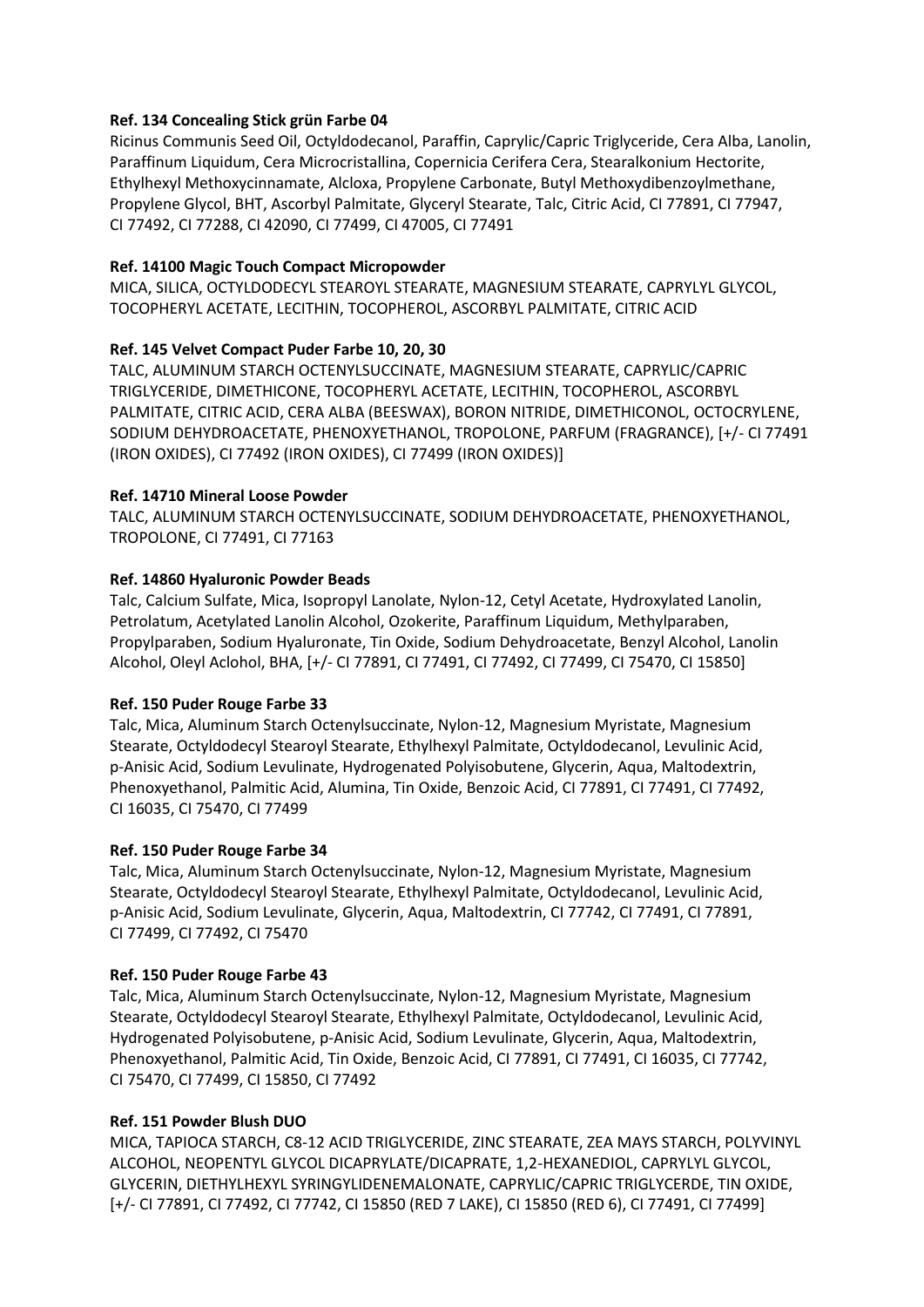# **Ref. 152 Terra India Bronzing Powder Farbe 01 + 02 CLASSIC**

TALC, MICA, MAGNESIUM STEARATE, ETHYLHEXYL PALMITATE, LEVULINIC ACID, P-ANISIC ACID, SODIUM LEVULINATE, GLYCERIN, AQUA, [+/- CI 77891, CI 77491, CI 19140, CI 77492, CI 77499]

# **Ref. 152 Terra India Bronzing Powder Farbe 03 CLASSIC**

TALC, MICA, MAGNESIUM STEARATE, ETHYLHEXYL PALMITATE, LEVULINIC ACID, P-ANISIC ACID, SODIUM LEVULINATE, GLYCERIN, AQUA, TIN OXIDE, CI 77891, CI 77491, I 77499, CI 77007, CI 77492, CI 77742

# **Ref. 152 Terra India Bronzing Powder Farbe 04**

Talc, Mica, Magnesium Stearate, Ethylhexyl Palmitate, Levulinic Acid, p-Anisic Acid, Sodium Levulinate, Glycerin, Aqua, [+/- CI 77891, CI 77491, CI 77492, CI 77499, CI 19140]

# **Ref. 152 Terra India Bronzing Powder Farbe 25 MATT**

TALC, POLYETHYLENE, ETHYLHEXYL PALMITATE, MAGNESIUM STEARATE, LEVULINIC ACID, p-ANISIC ACID, SODIUM LEVULINATE, GLYCERIN, AQUA, CI 77492, CI 77491, CI 77499, CI 77891, CI 15850

# **Ref. 155 Indian Sun Bronzing Powder Farbe 20**

Talc, Mica, Zea Mays Starch, Triisostearin, Octyldodecanol, Synthetic Fluorphlogopite, Aqua, Magnesium Aluminum Silicate, Dimethicone, Caprylyl Glycol, 1,2-Hexanediol, Disodium EDTA, Ethylhexyl Methoxycinnamate, Helianthus Annuus Seed Oil, Rosmarinus Officinalis Leaf Extract, Tin Oxide, Ethylhexyl Salicylate, Butyl Methoxydibenzoylmethane, Lactic Acid, Tropolone, Silica, BHT, [+/- CI 77891, CI 77491, CI 77492, CI 77499, CI 15850]

#### **Ref. 155 Indian Sun Face Powder Farbe 40 Quattro**

Talc, Mica, Aluminum Starch Octenylsuccinate, Zinc Stearate, Dimethicone, Polybutene, Ethylhexyl Palmitate, Octyldodecanol, Capryloyl Glycine, Undecylenoyl Glycine, Isopropyl Isostearate, Tin Oxide, Astrocaryum Murumuru Seed Butter, Tocopheryl Acetate, Retinyl Palmitate, Kaolin, Aloe Barbadensis Extract, Lecithin, Tocopherol, Ascorbyl Palmitate, Glyceryl Oleate, Glyceryl Stearate, Citric Acid, Helianthus Annuus Seed Oil (Helianthus Annuus (Sunflower) Seed Oil) , [+/- CI 77491 (Iron Oxides), CI 77492 (Iron Oxides), CI 77499 (Iron Oxides), CI 77891 (Titanium Dioxide), CI 77742 (Manganese Violet)]

#### **Ref. 208 Kajalstift 01**

CI 77499, OCTYLDODECYL STEAROYL STEARATE, COCOS NUCIFERA OIL, C10-18 TRIGLYCERIDES, COPERNICIA CERIFERA CERA, HYDROGENATED VEGETABLE OIL, SILICA, POLYGLYCERYL-3 DIISOSTEARATE, ORYZANOL, GLYCERYL UNDECYLENATE, TOCOPHEROL

#### **Ref. 208 Kajalstift 03**

OCTYLDODECYL STEAROYL STEARATE, COCOS NUCIFERA OIL, C10-18 TRIGLYCERIDES, COPERNICIA CERIFERA CERA, HYDROGENATED VEGETABLE OIL, SILICA, POLYGLYCERYL-3 DIISOSTEARATE, ORYZANOL, TOCOPHEROL, GLYCERYL UNDECYLENATE, CI 77499, CI 77891, CI 77492, CI 77491

#### **Ref. 208 Kajalstift 08**

Octyldodecyl Stearoyl Stearate, C10-18 Triglycerides, Synthetic Beeswax, Myristyl Lactate, Copernicia Cerifera Cera, Candelilla Cera, Isodecyl Neopentanoate, Cera Microcristallina, Dimethiconol Behenate, Polyglyceryl-2 Oleate, Sorbic Acid, Ethylparaben, BHT, CI 77007, CI 77742, CI 77499, CI 77891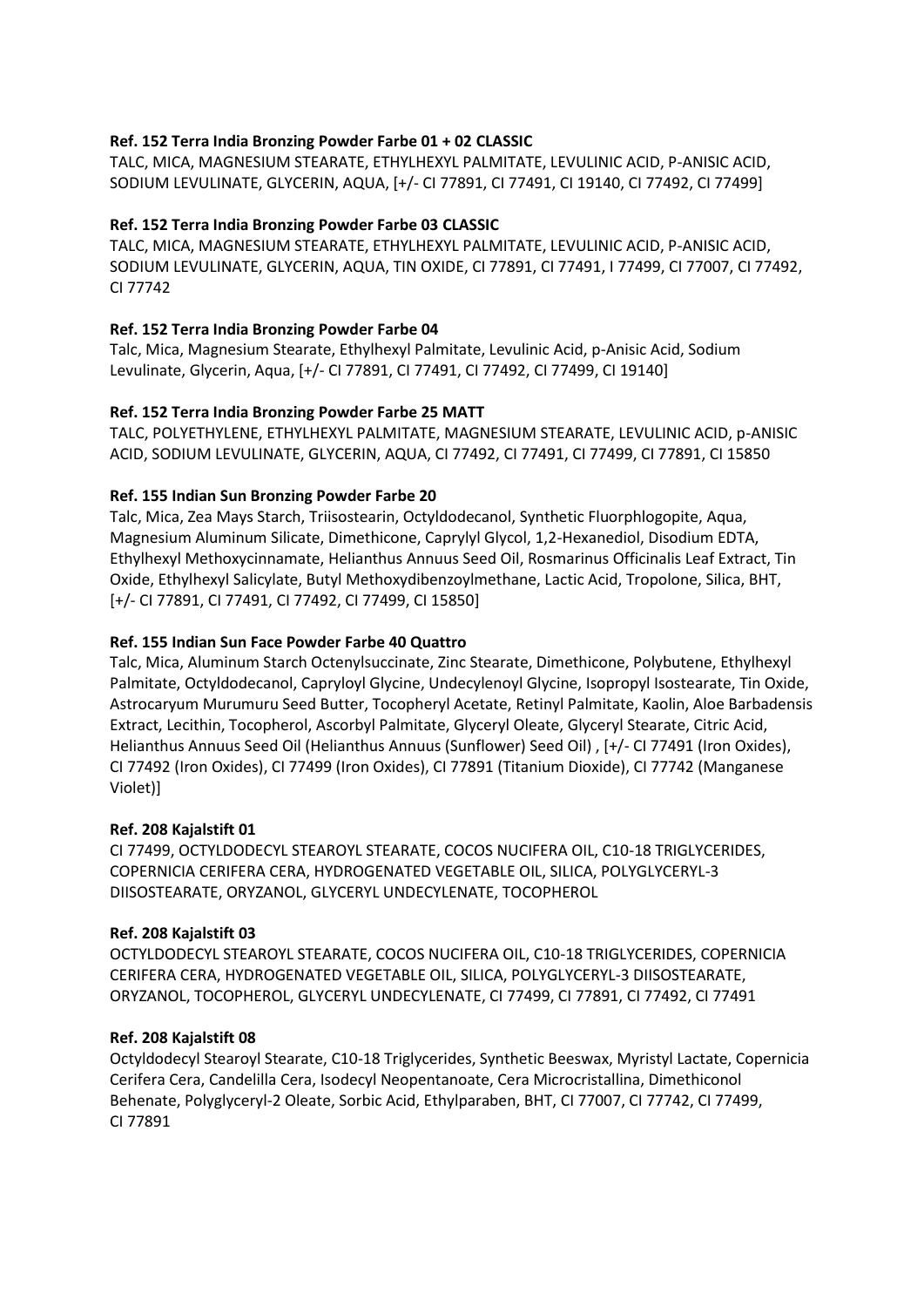# **Ref. 208 Kajalstift 12**

Octyldodecyl Stearoyl Stearate, Hydrogenated Palm Kernel Glycerides, Cera Carnauba, Myristyl Lactate, Hydrogenated Vegetable Oil, Rhus Succedanea Fruit Cera, Candelilla Cera, Hydrogenated Palm Glycerides, Nylon-12, Sucrose Acetate Isobutyrate, Olus Oil, Cera Alba, Silica, Sorbic Acid, Tocopheryl Acetate, CI 77742, CI 77007, CI 77891, CI 77499, CI 75470

# **Ref. 208 Kajalstift 14**

OCTYLDODECYL STEAROYL STEARATE, COCOS NUCIFERA OIL, C10-18 TRIGLYCERIDES, CALCIUM ALUMINUM BOROSILICATE, COPERNICIA CERIFERA CERA, HYDROGENATED VEGETABLE OIL, CI 77000, CI 77891, SILICA, POLYGLYCERYL-3 DIISOSTEARATE, CI 77499, CI 77268:1, ORYZANOL, CI 77492, TOCOPHEROL, GLYCERYL UNDECYLENATE, CI 77491, TIN OXIDE

# **Ref. 208 Kajalstift 15**

Hydrogenated Polyisobutene, C10-18 Triglycerides, Mica, Synthetic Beeswax, Copernicia Cerifera Cera, Myristyl Lactate, Rhus Succedanea Fruit Cera, Candelilla Cera, Cera Microcristallina, Stearyl Heptanoate, Sucrose Acetate Isobutyrate, Stearyl Caprylate, Talc, Polyhydroxystearic Acid, Caprylyl Glycol, Silica, Tocopheryl Acetate, Sorbic Acid, CI 77891, CI 42090, CI 77492, CI 77499, CI 77510

# **Ref. 21301 Augen Make up Entferner Lotion**

Aqua, Glycerin (Glycerol), Decyl Glucoside, Panthenol, Benzophenone-4, Cocamidopropyl Betaine, Benzyl Alcohol, Benzoic Acid, Aloe Barbadensis Leaf Juice Powder, Sorbic Acid, Xanthan Gum, Sodium Hydroxide, CI 42051

# **Ref. 220 Perfect Eyeliner waterproof 01**

Hydrogenated Polyisobutene, Isododecane, Synthetic Wax, Polymethylsilsesquioxane, Polybutene, Silica, Hydrogenated Polydicyclopentadiene, Oryza Sativa Cera, Hydrogenated Castor Oil, Synthetic Beeswax, Ethylene/Propylene Copolymer, Pentaerythrityl Tetra-Di-T-Butyl Hydroxyhydrocinnamate, CI 77499, CI 77510

# **Ref. 220 Perfect Eyeliner waterproof 02**

Hydrogenated Polyisobutene, Isododecane, Synthetic Wax, Polymethylsilsesquioxane, Polybutene, Silica, Hydrogenated Polydicyclopentadiene, Oryza Sativa Cera, Hydrogenated Castor Oil, Synthetic Beeswax, Ethylene/Propylene Copolymer, Pentaerythrityl Tetra-Di-T-Butyl Hydroxyhydrocinnamate, Tin Oxide, CI 77499, Mica, CI 77491, CI 77891, CI 75470

#### **Ref. 220 Perfect Eyeliner waterproof 03**

Hydrogenated Polyisobutene, Isododecane, Synthetic Wax, Polymethylsilsesquioxane, Polybutene, Silica, Hydrogenated Polydicyclopentadiene, Oryza Sativa Cera, Hydrogenated Castor Oil, Synthetic Beeswax, Ethylene/Propylene Copolymer, Pentaerythrityl Tetra-Di-T-Butyl Hydroxyhydrocinnamate, Mica, CI 77499, CI 77891, CI 77510, CI 77491

#### **Ref. 220 Perfect Eyeliner waterproof 04**

Hydrogenated Polyisobutene, Isododecane, Synthetic Wax, Polymethylsilsesquioxane, Polybutene, Silica, Hydrogenated Polydicyclopentadiene, Oryza Sativa Cera, Hydrogenated Castor Oil, Synthetic Beeswax, Ethylene/Propylene Copolymer, Pentaerythrityl Tetra-Di-T-Butyl Hydroxyhydrocinnamate, CI 77891, CI 19140, CI 77491, CI 77492

#### **Ref. 220 Perfect Eyeliner waterproof 05**

Hydrogenated Polyisobutene, Isododecane, Synthetic Wax, Polymethylsilsesquioxane, Polybutene, Silica, Hydrogenated Polydicyclopentadiene, Oryza Sativa Cera, Hydrogenated Castor Oil, Synthetic Beeswax, Ethylene/Propylene Copolymer, Pentaerythrityl Tetra-Di-T-Butyl Hydroxyhydrocinnamate, Mica, CI 77891, CI 77499, CI 77510, CI 77492, CI 77491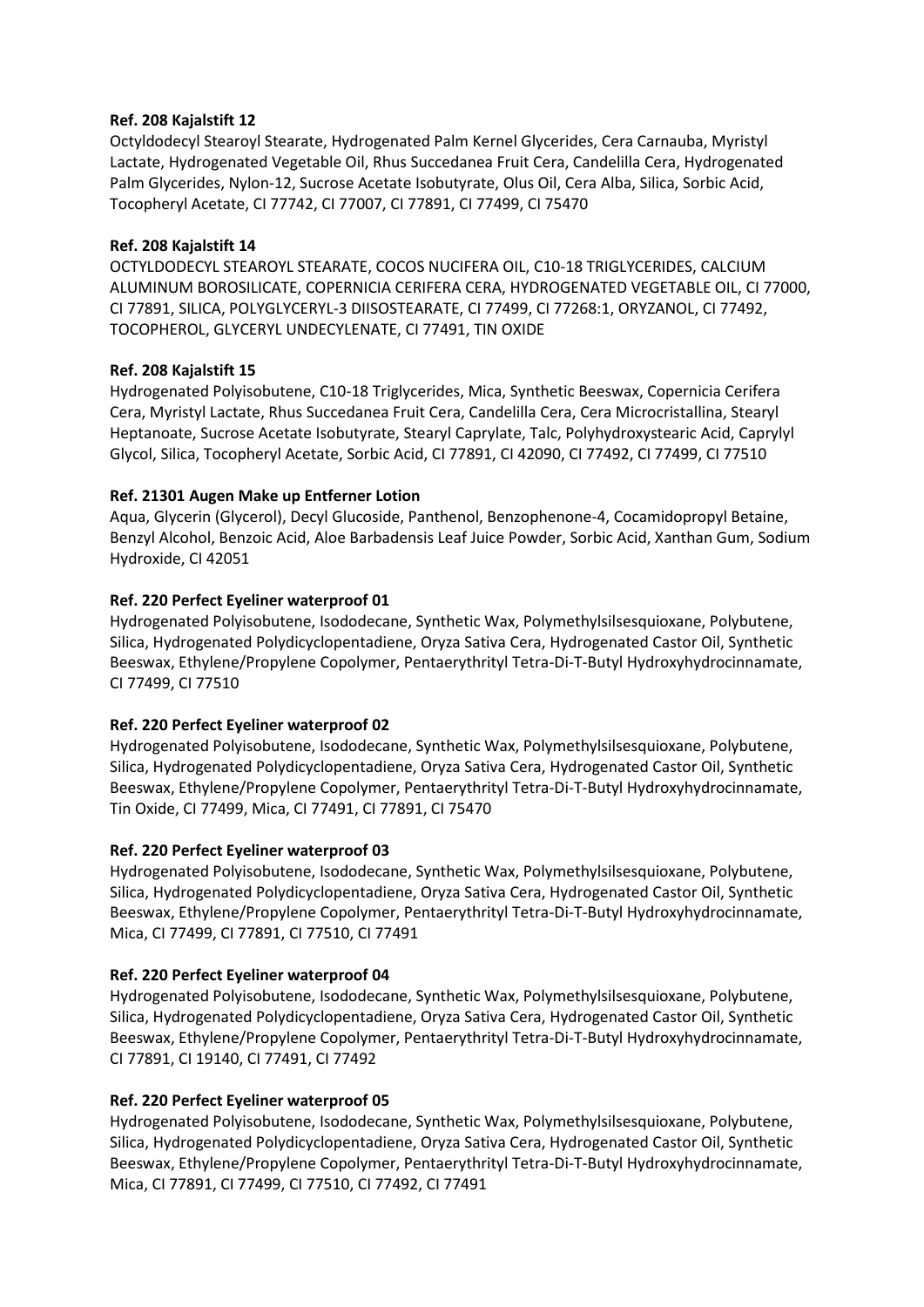#### **Ref. 22501 Absolut Mascara**

Aqua, Cera Alba, VP/VA Copolymer, Stearic Acid, Butylene Glycol, Copernicia Cerifera Cera, Magnesium Aluminum Silicate, Glyceryl Stearate, Polyquaternium-7, Phenoxyethanol, Dimethicone, Aminomethyl Propanol, Ethylhexylglycerin, Serica, Hydroxyethylcellulose, Cetyl Alcohol, Caprylyl Glycol, Tocopherol, Helianthus Annuus Seed Oil, Hydrolyzed Keratin, Ascorbyl Palmitate, Citric Acid, Biotin, Sorbic Acid, Pentasodium Pentetate, CI 77499

# **Ref. 22801 Perfect Mascara mit Hyaluron, long lasting**

Aqua (Water), CI 77499 (Iron Oxides), Paraffin, Glyceryl Stearate, Synthetic Beeswax, Acacia Senegal Gum, Stearic Acid, Butylene Glycol, Oryza Sativa Cera (Oryza Sative (Rice) Bran Wax), Palmitic Acid, Polybutene, Ozokerite, VP/Eicosene Copolymer, Hydrogenated Vegetable Oil, Nylon-12, Copernicia Cerifera Cera (Copernicia Cerifera (Carnauba) Wax), Aminomethyl Propanol, Stearyl Stearate, Phenoxyethanol, Propylparaben, Hydroxyethylcellulose, Sodium Hyaluronate, Benzyl Alcohol, Dehydroacetic Acid

# **Ref. 230 Permanent Eyeliner Farbe 01**

Aqua, Aloe Barbadensis Leaf Juice, Polyurethane-35, Polyglyceryl-2 Caprate, Methylpropanediol, Glycerin, Butylene Glycol, Tri-C12-13 Alkyl Citrate, Phenoxyethanol, Caprylyl Glycol, Panthenol, Stearic Acid, Palmitic Acid, Tocopherol, Phenylpropanol, Ethylhexylglycerin, Tetrasodium Glutamate Diacetate, Helianthus Annuus Seed Oil, Citric Acid, Sodium Hydroxide, CI 19140, CI 16035, CI 17200, CI 42053, CI 45410

# **Ref. 230 Permanent Eyeliner Farbe 02**

Aqua, Aloe Barbadensis Leaf Juice, Polyurethane-35, Polyglyceryl-2 Caprate, Methylpropanediol, Glycerin, Butylene Glycol, Tri-C12-13 Alkyl Citrate, Phenoxyethanol, Caprylyl Glycol, Panthenol, Stearic Acid, Palmitic Acid, Tocopherol, Phenylpropanol, Ethylhexylglycerin, Tetrasodium Glutamate Diacetate, Helianthus Annuus Seed Oil, Citric Acid, Sodium Hydroxide, CI 16035, CI 61570, CI 42053, CI 45410, CI 15985

#### **Ref. 230 Permanent Eyeliner Farbe 04**

Aqua, Aloe Barbadensis Leaf Juice, Polyurethane-35, Polyglyceryl-2 Caprate, Methylpropanediol, Glycerin, Butylene Glycol, Tri-C12-13 Alkyl Citrate, Phenoxyethanol, Caprylyl Glycol, Panthenol, Stearic Acid, Palmitic Acid, Tocopherol, Phenylpropanol, Ethylhexylglycerin, Tetrasodium Glutamate Diacetate, Helianthus Annuus Seed Oil, Citric Acid, Sodium Hydroxide, CI 19140, CI 16035, CI 17200, CI 42053, CI 45410

#### **Ref. 23301 Eyebrow Fix**

Tridecyl Trimellitate, Ethylhexyl Palmitate, Microcristallina Cera, Copernicia Cerifera Cera, Hydrogenated Palm Kernel Oil, Cera Alba, Candelilla Cera, Methylparaben, Propylene Glycol, Propylparaben, Vanillin, Tocopherol, Lecithin, Ascorbyl Palmitate, Glyceryl Stearate, Glyceryl Oleate, Citric Acid, Anise Alcohol

# **Ref. 234 Augenbrauen-Mascara Farbe 10**

AQUA, PVP, CANDELILLA CERA, GLYCERYL STEARATE SE, CETYL ALCOHOL, LANOLIN, VP/EICOSENE COPOLYMER, RICINUS COMMUNIS SEED OIL, PEG-20 STEARATE, PHENOXYETHANOL, CERA MICROCRISTALLINA, HYDROGENATED VEGETABLE OIL, HYDROXYETHYLCELLULOSE, METHYLPARABEN, STEARYL STEARATE, DIAZOLIDINYL UREA, STEARIC ACID, PROPYLPARABEN, SODIUM HYDROXIDE, TRIETHOXYCAPRYLYLSILANE, CI 77891, CI 77492, CI 77499, CI 77491, CI 75470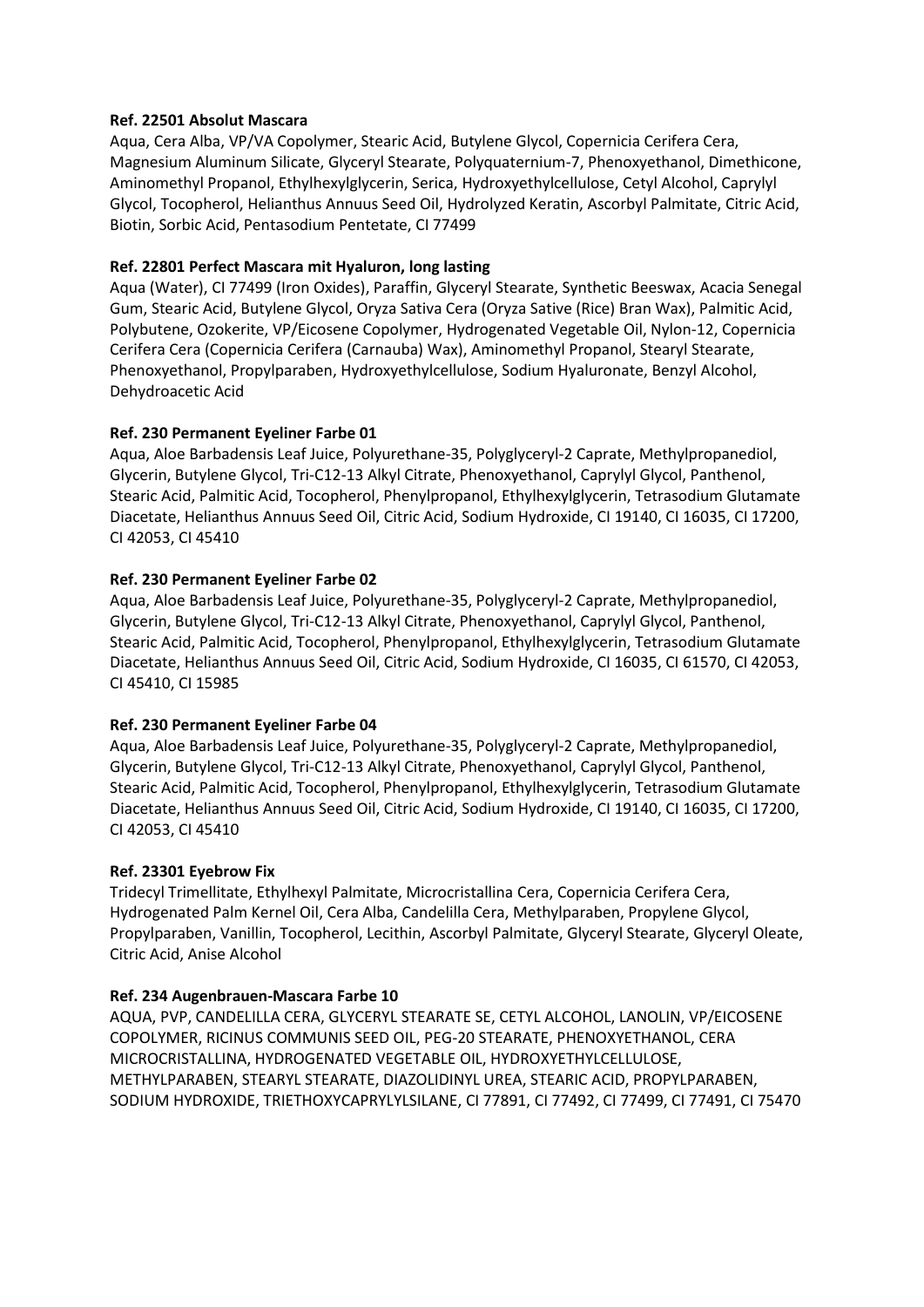# **Ref. 234 Augenbrauen-Mascara Farbe 11**

AQUA, PVP, CANDELILLA CERA, GLYCERYL STEARATE SE, CETYL ALCOHOL, LANOLIN, VP/EICOSENE COPOLYMER, RICINUS COMMUNIS SEED OIL, PEG-20 STEARATE, PHENOXYETHANOL, CERA MICROCRISTALLINA, HYDROGENATED VEGETABLE OIL, HYDROXYETHYLCELLULOSE, METHYLPARABEN, STEARYL STEARATE, DIAZOLIDINYL UREA, STEARIC ACID, PROPYLPARABEN, SODIUM HYDROXIDE, TRIETHOXYCAPRYLYLSILANE, CI 77499, CI 77492, CI 77491

# **Ref. 234 Augenbrauen-Mascara Farbe 12**

AQUA, PVP, CANDELILLA CERA, MICA, GLYCERYL STEARATE SE, CETYL ALCOHOL, LANOLIN, VP/EICOSENE COPOLYMER, RICINUS COMMUNIS SEED OIL, PEG-20 STEARATE, PHENOXYETHANOL, CERA MICROCRISTALLINA, HYDROGENATED VEGETABLE OIL, HYDROXYETHYLCELLULOSE, METHYLPARABEN, STEARYL STEARATE, DIAZOLIDINYL UREA, STEARIC ACID, PROPYLPARABEN, SODIUM HYDROXIDE, TRIETHOXYCAPRYLYLSILANE, CI 77288, CI 77491, CI 77492, CI 77499, CI 77891

# **Ref. 235 Augenbrauen-Puder Farbe 01**

Talc, Magnesium Stearate, Mica, Polyethylene, Ethylhexyl Palmitate, Caprylyl Glycol, Glyceryl Caprylate, p-Anisic Acid, CI 77499, CI 77891, CI 77491, CI 77492, CI 77007

# **Ref. 235 Augenbrauen-Puder Farbe 02**

Talc, Mica, Magnesium Stearate, Ethylhexyl Palmitate, Caprylyl Glycol, Glyceryl Caprylate, p-Anisic Acid, CI 77499, CI 77491, CI 77492

# **Ref. 235 Augenbrauen-Puder Farbe 03**

Talc, Magnesium Stearate, Mica, Ethylhexyl Palmitate, Caprylyl Glycol, Glyceryl Caprylate, p-Anisic Acid, CI 77499, CI 77491, CI 77492

# **Ref. 236 Augenbrauen-Stift Farbe 02**

Hydrogenated Coco-Glycerides, Polyethylene, Hydrogenated Tallow Acid, Cera Microcristallina, Dimyristyl Tartrate, TRI-C12-13 Alkyl Citrate, Polyglyceryl-2 Oleate, Ethylparaben, Sorbic Acid, BHT, CI 77891, CI 77499, CI 77492, CI 77491

#### **Ref. 236 Fix & Go Augenbrauenstift Farbe 50**

Isododecane, Paraffin, Cyclopentasiloxane, Polybutene, Ozokerite, Cyclohexasiloxane, Synthetic Wax, Talc, C10-18 Triglycerides, Hydroxystearic Acid, Polyethylene, Disteardimonium Hectorite, Stearic Acid, Tocopherol, Palmitic Acid, Ascorbyl Palmitate, Mica, CI 77891, CI 77492, CI 77499, CI 77491

# **Ref. 236 Fix & Go Augenbrauenstift Farbe 60**

Isododecane, Paraffin, Cyclopentasiloxane, Polybutene, Ozokerite, Cyclohexasiloxane, Synthetic Wax, C10-18 Triglycerides, Hydroxystearic Acid, Talc, Polyethylene, Disteardimonium Hectorite, Stearic Acid, Tocopherol, Palmitic Acid, Ascorbyl Palmitate, Mica, CI 77891, CI 77499, CI 77492, CI 77491

# **Ref. 236 Fix & Go Augenbrauenstift Farbe 70**

Isododecane, Paraffin, Cyclopentasiloxane, Polybutene, Ozokerite, Cyclohexasiloxane, Synthetic Wax, C10-18 Triglycerides, Hydroxystearic Acid, Talc, Polyethylene, Disteardimonium Hectorite, Stearic Acid, Tocopherol, Palmitic Acid, Ascorbyl Palmitate, Mica, CI 77499, CI 77891, CI 77491, CI 77492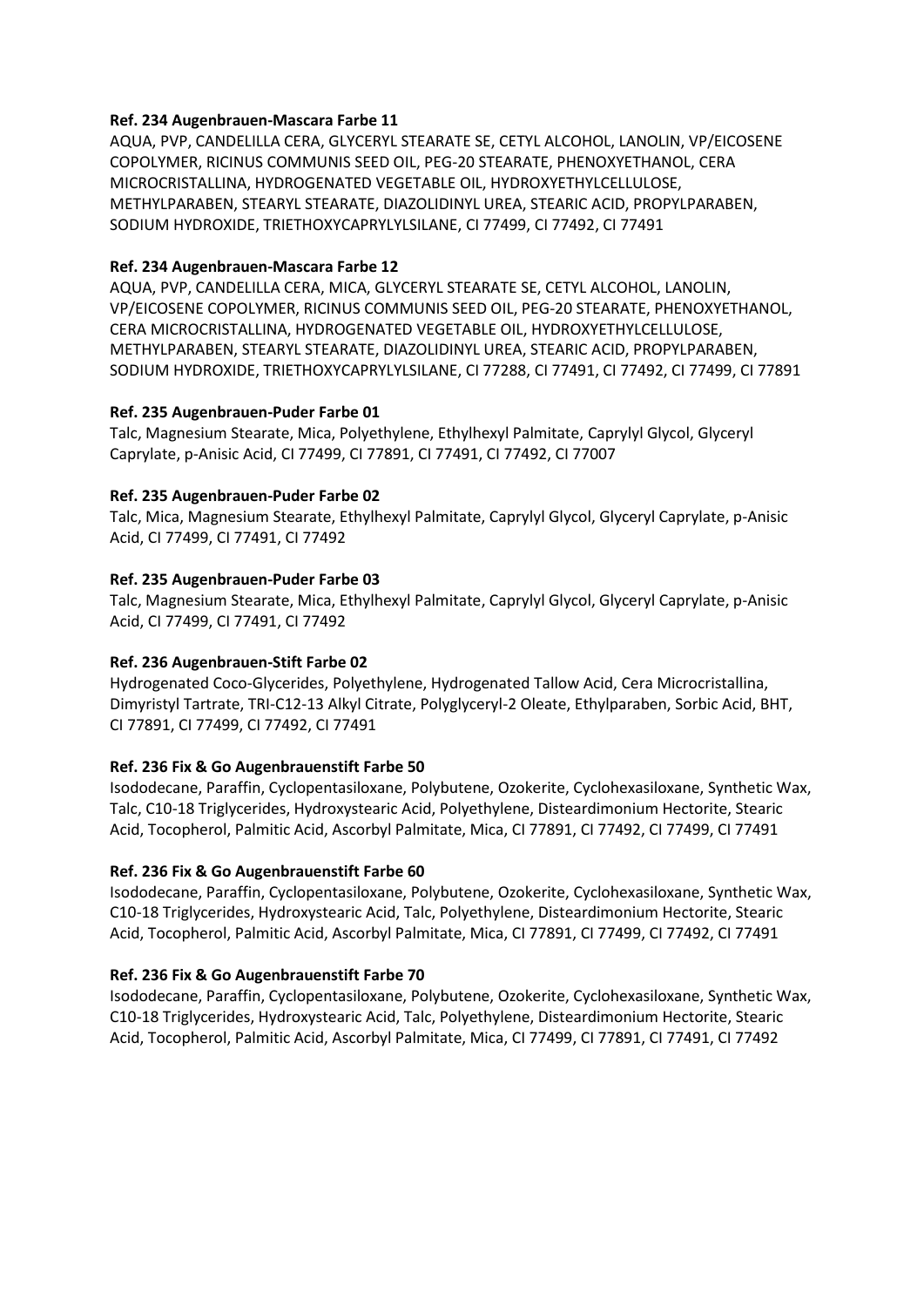# **Ref. 238 Lidschatten-Grundierung Farbe 10 + 20**

AQUA, METHYL TRIMETHICONE, MICA, SYNTHETIC FLUORPHLOGOPITE, DIMETHICONE, HEXYL LAURATE, CETYL PEG/PPG-10/1 DIMETHICONE, PROPANEDIOL, HDI/TRIMETHYLOL HEXYLLACTONE CROSSPOLYMER, POLYMETHYL METHACRYLATE, POLYMETHYLSILSESQUIOXANE, DISTEARDIMONIUM HECTORITE, POLYGLYCERYL-4 ISOSTEARATE, GLYCERIN, ACRYLATES/DIMETHICONE COPOLYMER, SODIUM CHLORIDE, DIPHENYL DIMETHICONE, 1,2-HEXANEDIOL, CAPRYLYL GLYCOL, XANTHAN GUM, TRIETHOXYCAPRYLYLSILANE, SILICA, HELIANTHUS ANNUUS SEED OIL, DISODIUM EDTA, TIN OXIDE, ROSMARINUS OFFICINALIS LEAF EXTRACT, TROPOLONE, [+/- CI 7891, CI 77491]

# **Ref. 241 Velvet Eyeshadow**

#### **Farbe 50, 58, 60, 63:**

MICA, POLYBUTENE, TRIMETHYLSILOXYPHENYL DIMETHICONE, TRIMETHYLSILOXYSILICATE, MAGNESIUM MYRISTATE, CALCIUM SODIUM BOROSILICATE, SILICA, CAPRYLIC/CAPRIC TRIGLYCERIDE, SYNTHETIC FLUORPHLOGOPITE, CALCIUM ALUMINUM BOROSILICATE, SODIUM DEHYDROACETATE, 1,2-HEXANEDIOL, CAPRYLYL GLYCOL, TIN OXIDE, [+/- CI 77891, CI 77491, CI 77499, CI 77007, CI 77510]

# **Farbe 51, 55, 56:**

MICA, ZEA MAYS STARCH, SILICA, MAGNESIUM MYRISTATE, DIMETHICONE, OCTYLDODECANOL, BIS-DIGLYCERYL POLYACYLADIPATE-2, C24-28 OLEFIN, CEROTYL DIMETHICONE, DIMETHICONOL, ZINC STEARATE, DECYLENE GLYCOL, PHENOXYETHANOL, TROPOLONE, [+/- CI 77891, CI 77491, CI 77492, CI 77499]

# **Farbe 52, 53, 54, 57, 59, 61, 64:**

MICA, POLYBUTENE, TRIMETHYLSILOXYPHENYL DIMETHICONE, TRIMETHYLSILOXYSILICATE, MAGNESIUM MYRISTATE, SODIUM DEHYDROACETATE, 1,2-HEXANEDIOL, CAPRYLYL GLYCOL, TIN OXIDE, [+/- CI 77891, CI 77491, CI 77492, CI 77499, CI 77007, CI 77510]

# **Farbe 62:**

CALCIUM SODIUM BOROSILICATE, TALC, DIMETHICONE, ALUMINUM STARCH OCTENYLSUCCINATE, OCTYLDODECYL STEAROYL STEARATE, CAPRYLIC/CAPRIC TRIGLYCERIDE, MAGNESIUM STEARATE, MICA, SILICA, DIMETHICONOL, MYRICA CERIFERA (BAYBERRY) FRUIT WAX, TOCOPHERYL ACETATE, SYNTHETIC FLUORPHLOGOPITE, CALCIUM ALUMINUM BOROSILICATE, SODIUM DEHYDROACETATE, PHENOXYETHANOL, TROPOLONE, TIN OXIDE, CI 77891, CI 77499

# **Ref. 24301 Velvet Eyeshadow TRIO**

Fb. 50 links + 60 mitte: MICA, POLYBUTENE, TRIMETHYLSILOXYPHENYL DIMETHICONE, TRIMETHYLSILOXYSILICATE, MAGNESIUM MYRISTATE, CALCIUM SODIUM BOROSILICATE, SILICA, CAPRYLIC/CAPRIC TRIGLYCERIDE, SYNTHETIC FLUORPHLOGOPITE, CALCIUM ALUMINUM BOROSILICATE, SODIUM DEHYDROACETATE, 1,2-HEXANEDIOL, CAPRYLYL GLYCOL, TIN OXIDE, [+/- CI 77891, CI 77491, CI 77499]

Fb. 59 rechts: MICA, POLYBUTENE, TRIMETHYLSILOXYPHENYL DIMETHICONE, TRIMETHYLSILOXYSILICATE, MAGNESIUM MYRISTATE, SODIUM DEHYDROACETATE, 1,2-HEXANEDIOL, CAPRYLYL GLYCOL, TIN OXIDE, CI 77891, CI 77491, CI 77499

# **Ref. 24302 Velvet Eyeshadow TRIO**

Fb. 57 links + 52 mitte: MICA, POLYBUTENE, TRIMETHYLSILOXYPHENYL DIMETHICONE, TRIMETHYLSILOXYSILICATE, MAGNESIUM MYRISTATE, SODIUM DEHYDROACETATE, 1,2-HEXANEDIOL, CAPRYLYL GLYCOL, TIN OXIDE, [+/- CI 77891, CI 77491, CI 77492, CI 77499, CI 77510] Fb. 51 rechts: MICA, ZEA MAYS STARCH, SILICA, MAGNESIUM MYRISTATE, DIMETHICONE, OCTYLDODECANOL, BIS-DIGLYCERYL POLYACYLADIPATE-2, C24-28 OLEFIN, CEROTYL DIMETHICONE, DIMETHICONOL, ZINC STEARATE, DECYLENE GLYCOL, PHENOXYETHANOL, TROPOLONE, CI 77891, CI 77491, CI 77492, CI 77499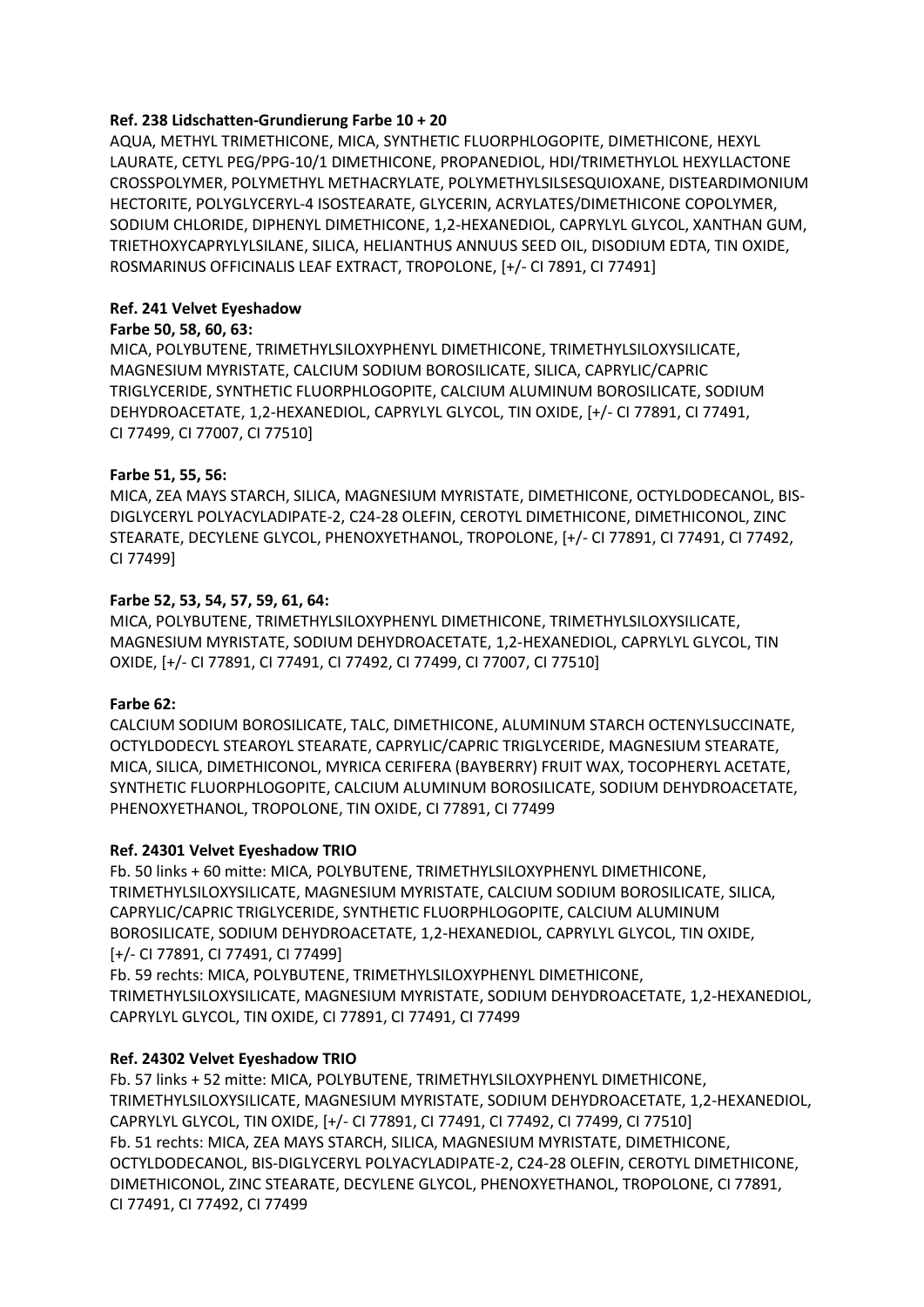# **Ref. 24303 Velvet Eyeshadow TRIO**

Fb. 63 links + 58 mitte: MICA, POLYBUTENE, TRIMETHYLSILOXYPHENYL DIMETHICONE, TRIMETHYLSILOXYSILICATE, MAGNESIUM MYRISTATE, CALCIUM SODIUM BOROSILICATE, SILICA, CAPRYLIC/CAPRIC TRIGLYCERIDE, SYNTHETIC FLUORPHLOGOPITE, CALCIUM ALUMINUM BOROSILICATE, SODIUM DEHYDROACETATE, 1,2-HEXANEDIOL, CAPRYLYL GLYCOL, TIN OXIDE, [+/- CI 77891, CI 77491, CI 77499, CI 77007, CI 77510]

Fb. 53 rechts: MICA, POLYBUTENE, TRIMETHYLSILOXYPHENYL DIMETHICONE, TRIMETHYLSILOXYSILICATE, MAGNESIUM MYRISTATE, SODIUM DEHYDROACETATE, 1,2-HEXANEDIOL, CAPRYLYL GLYCOL, TIN OXIDE, CI 77891, CI 77492, CI 77499, CI 77510

# **Ref. 24304 Velvet Eyeshadow TRIO**

Fb. 55 links + 56 mitte: MICA, ZEA MAYS STARCH, SILICA, MAGNESIUM MYRISTATE, DIMETHICONE, OCTYLDODECANOL, BIS-DIGLYCERYL POLYACYLADIPATE-2, C24-28 OLEFIN, CEROTYL DIMETHICONE, DIMETHICONOL, ZINC STEARATE, DECYLENE GLYCOL, PHENOXYETHANOL, TROPOLONE, [+/- CI 77891, CI 77491, CI 77492, CI 77499]

Fb. 61 rechts: MICA, POLYBUTENE, TRIMETHYLSILOXYPHENYL DIMETHICONE, TRIMETHYLSILOXYSILICATE, MAGNESIUM MYRISTATE, SODIUM DEHYDROACETATE, 1,2-HEXANEDIOL, CAPRYLYL GLYCOL, TIN OXIDE, CI 77891, CI 77491, CI 77492, CI 77499

# **Ref. 24305 Velvet Eyeshadow TRIO**

Fb. 63 links: MICA, POLYBUTENE, TRIMETHYLSILOXYPHENYL DIMETHICONE, TRIMETHYLSILOXYSILICATE, MAGNESIUM MYRISTATE, CALCIUM SODIUM BOROSILICATE, SILICA, CAPRYLIC/CAPRIC TRIGLYCERIDE, SYNTHETIC FLUORPHLOGOPITE, CALCIUM ALUMINUM BOROSILICATE, SODIUM DEHYDROACETATE, 1,2-HEXANEDIOL, CAPRYLYL GLYCOL, TIN OXIDE, CI 77891, CI 77491, CI 77499

Fb. 64 mitte + Fb. 54 rechts: MICA, POLYBUTENE, TRIMETHYLSILOXYPHENYL DIMETHICONE, TRIMETHYLSILOXYSILICATE, MAGNESIUM MYRISTATE, SODIUM DEHYDROACETATE, 1,2-HEXANEDIOL, CAPRYLYL GLYCOL, TIN OXIDE, [+/- CI 77891, CI 77491, CI 77499, CI 77007, CI 77510]

# **Ref. 24800 S.O.S. Lash ++ Wimpernserum**

Aqua, Glycerin, Alcohol, Lecithin, Panthenol, Sodium Hyaluronate, Tocopheryl Acetate, Caffeine, Benzyl Alcohol, Sodium Benzoate, Citric Acid, Potassium Sorbate, Biotin

#### **Ref. 250 All-over Shimmer Stick Farbe 01**

Ricinus Communis Seed Oil, Mica, Octyldodecyl Stearoyl Stearate, Myristyl Lactate, C10-18 Triglycerides, Octyldodecanol, Copernicia Cerifera Cera, Candelilla Cera, Synthetic Beeswax, Polymethyl Methacrylate, Polyglyceryl-2 Oleate, Ethylparaben, Sorbic Acid, BHT, CI 77891

#### **Ref. 250 All-over Shimmer Stick Farbe 02**

Ricinus Communis Seed Oil, Mica, Octyldodecyl Stearoyl Stearate, Myristyl Lactate, C10-18 Triglycerides, Octyldodecanol, Copernicia Cerifera Cera, Candelilla Cera, Synthetic Beeswax, Polymethyl Methacrylate, Polyglyceryl-2 Oleate, Sorbic Acid, Ethylparaben, BHT, CI 77891, CI 77491

#### **Ref. 250 All-over Shimmer Stick Farbe 06**

Ricinus Communis Seed Oil, Mica, Octyldodecyl Stearoyl Stearate, Myristyl Lactate, C10-18 Triglycerides, Octyldodecanol, Copernicia Cerifera Cera, Candelilla Cera, Synthetic Beeswax, Polymethyl Methacrylate, Polyglyceryl-2 Oleate, Sorbic Acid, Ethylparaben, BHT, CI 77891, CI 77007, CI 77499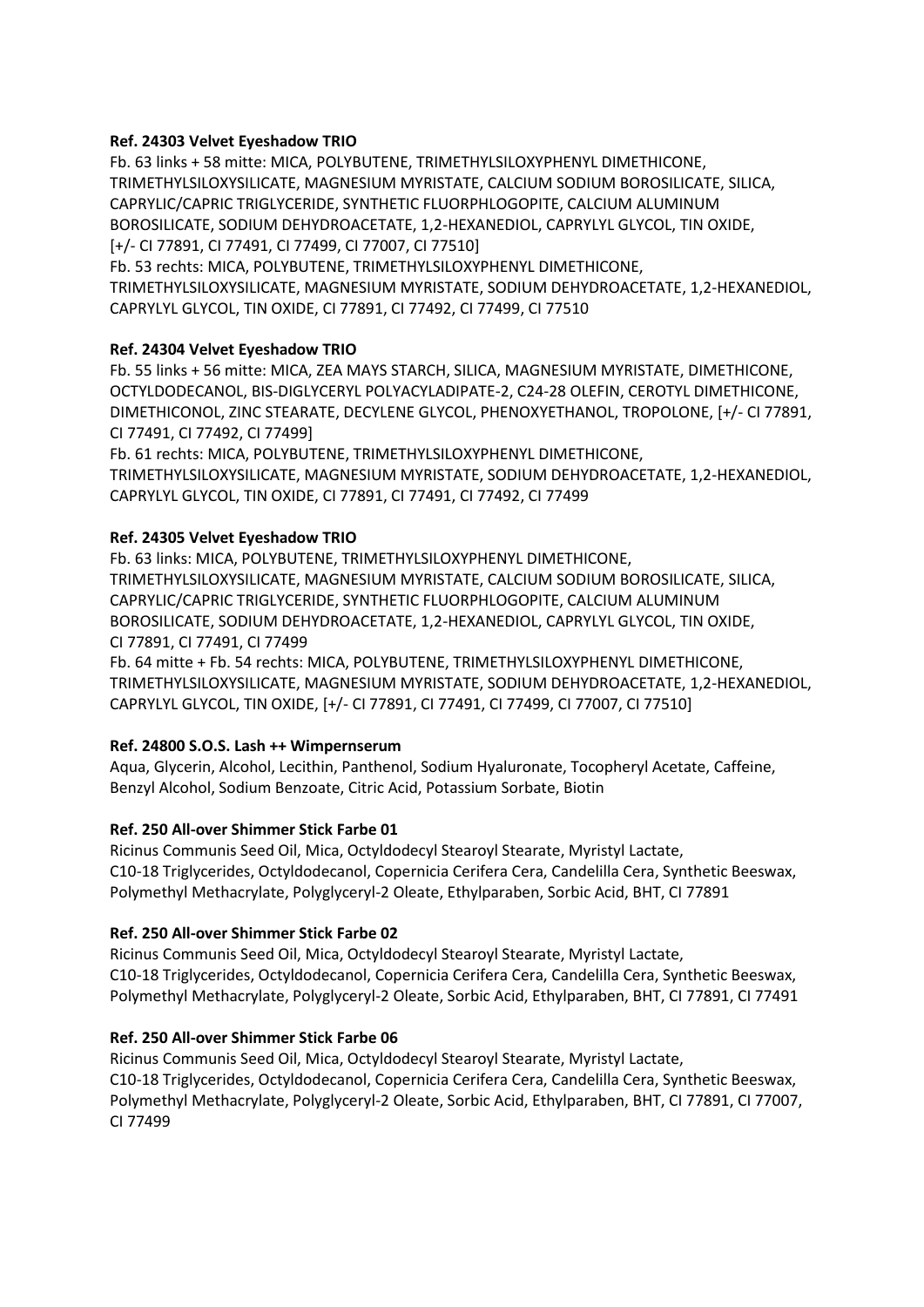# **Ref. 250 All-over Shimmer Stick Farbe 08**

Octyldodecyl Stearoyl Stearate, Mica, Octyldodecanol, C10-18 Triglycerides, Silica, Myristyl Lactate, Copernicia Cerifera Cera, Hydrogenated Vegetable Oil, Candelilla Cera, Polyglyceryl-2 Oleate, Lauroyl Lysine, Tocopheryl Acetate, Sorbic Acid, Kaolin, CI 77891, CI 77742, CI 77510

# **Ref. 250 All-over Shimmer Stick Farbe 11**

Mica, Ricinus Communis Seed Oil, Octyldodecyl Stearoyl Stearate, Myristyl Lactate, C10-18 Triglycerides, Octyldodecanol, Copernicia Cerifera Cera, Candelilla Cera, Synthetic Beeswax, Polymethyl Methacrylate, Polyglyceryl-2 Oleate, Sorbic Acid, Ethylparaben, BHT, CI 77891, CI 75470, CI 77491

# **Ref. 250 All-over Shimmer Stick Farbe 12**

Octyldodecyl Stearoyl Stearate, Mica, Octyldodecanol, C10-18 Triglycerides, Myristyl Lactate, Silica, Copernicia Cerifera Cera, Hydrogenated Vegetable Oil, Candelilla Cera, Polyglyceryl-2 Oleate, Lauroyl Lysine, Tocopheryl Acetate, Sorbic Acid, CI 77891, CI 77499

# **Ref. 250 All-over Shimmer Stick Farbe 13**

Ricinus Communis Seed Oil, Octyldodecyl Stearoyl Stearate, Mica, Myristyl Lactate, C10-18 Triglycerides, Octyldodecanol, Copernicia Cerifera Cera, Candelilla Cera, Synthetic Beeswax, Polymethyl Methacrylate, Polyglyceryl-2 Oleate, Sorbic Acid, Ethylparaben, BHT, CI 77891, CI 77499, CI 77288, CI 77491, CI 77510

# **Ref. 250 All-over Shimmer Stick Farbe 14**

Ricinus Communis Seed Oil, Octyldodecyl Stearoyl Stearate, Myristyl Lactate, C10-18 Triglycerides, Octyldodecanol, Copernicia Cerifera Cera, Candelilla Cera, Synthetic Beeswax, Mica, Polymethyl Methacrylate, Polyglyceryl-2 Oleate, Sorbic Acid, Ethylparaben, BHT, CI 77491, CI 77499, CI 77891

# **Ref. 260 Perfect Eyeshadow Langhaftender Lidschatten-Puder**

Cyclopentasiloxane, Cera Alba, Stearyl Heptanoate, Calcium Sulfate, Behenyl Alcohol, Stearyl Caprylate, Dimethicone, Calcium Aluminum Borosilicate, Copernicia Cerifera Cera, Silica, Nylon-6, Tocopheryl Acetate, Methylparaben, Propylparaben, [+/- Mica, CI 77891, CI 77742, CI 77510, CI 77499, CI 77492, CI 77491, CI 77163, CI 77007, CI 75470, CI 42090, CI 19140, CI 77288, CI 77289, CI 16035, CI 15850, CI 77861, CI 77000]

#### **Ref. 304 Lip Gloss 02**

POLYBUTENE, PENTAERYTHRITYL TETRAISOSTEARATE, TRIISODECYL TRIMELLITATE, OCTYLDODECANOL, HYDROGENATED POLYDECENE, SILICA DIMETHYL SILYLATE, CETEARYL ETHYLHEXANOATE, POLYGLYCERYL-4 ISOSTEARATE, TOCOPHEROL, CALCIUM SODIUM BOROSILICATE, SORBITAN ISOSTEARATE, HELIANTHUS ANNUUS SEED OIL, ASCORBYL PALMITATE, PORTULACA PILOSA EXTRACT, AQUA, SUCROSE COCOATE, MALTODEXTRIN, PALMITOYL TRIPEPTIDE-38, TIN OXIDE, CI 75470, CI 77891

#### **Ref. 304 Lip Gloss 34**

POLYBUTENE, PENTAERYTHRITYL TETRAISOSTEARATE, TRIISODECYL TRIMELLITATE, OCTYLDODECANOL, HYDROGENATED POLYDECENE, SILICA DIMETHYL SILYLATE, MICA, CALCIUM SODIUM BOROSILICATE, CETEARYL ETHYLHEXANOATE, POLYGLYCERYL-4 ISOSTEARATE, TOCOPHEROL, SORBITAN ISOSTEARATE, HELIANTHUS ANNUUS SEED OIL, HYDROGENATED POLYISOBUTENE, ASCORBYL PALMITATE, TALC, PORTULACA PILOSA EXTRACT, AQUA, PHENOXYETHANOL, PALMITIC ACID, TIN OXIDE, SUCROSE COCOATE, BENZOIC ACID, PALMITOYL TRIPEPTIDE-38, CI 77891, CI 16035, CI 77499, CI 77491, CI 77007, CI 15850, CI 77492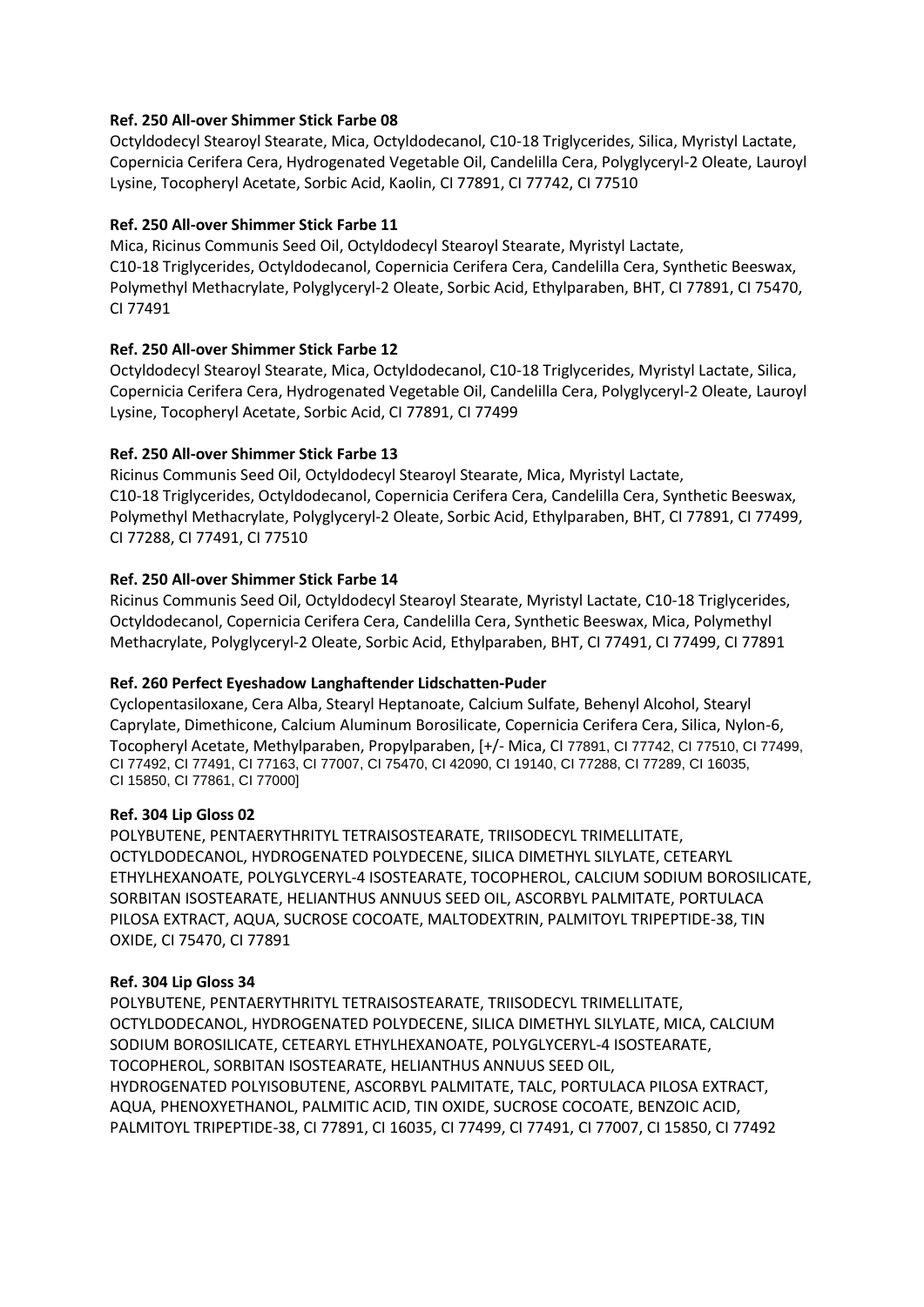#### **Ref. 304 Lip Gloss 44**

POLYBUTENE, PENTAERYTHRITYL TETRAISOSTEARATE, TRIISODECYL TRIMELLITATE, OCTYLDODECANOL, HYDROGENATED POLYDECENE, SILICA DIMETHYL SILYLATE, CETEARYL ETHYLHEXANOATE, POLYGLYCERYL-4 ISOSTEARATE, TALC, MICA, TOCOPHEROL, SORBITAN ISOSTEARATE, HELIANTHUS ANNUUS SEED OIL, ASCORBYL PALMITATE, PORTULACA PILOSA EXTRACT, AQUA, SUCROSE COCOATE, PALMITOYL TRIPEPTIDE-38, CI 77491, CI 77891, CI 77499, CI 77742, CI 77492

#### **Ref. 304 Lip Gloss 45**

POLYBUTENE, PENTAERYTHRITYL TETRAISOSTEARATE, TRIISODECYL TRIMELLITATE, OCTYLDODECANOL, HYDROGENATED POLYDECENE, SILICA DIMETHYL SILYLATE, CETEARYL ETHYLHEXANOATE, POLYGLYCERYL-4 ISOSTEARATE, TOCOPHEROL, SORBITAN ISOSTEARATE, TALC, HELIANTHUS ANNUUS SEED OIL, MICA, ASCORBYL PALMITATE, PORTULACA PILOSA EXTRACT, AQUA, SUCROSE COCOATE, TIN OXIDE, PALMITOYL TRIPEPTIDE-38, CI 77891, CI 77742, CI 77491, CI 77492, CI 77499, CI 15850

#### **Ref. 304 Lip Gloss 63**

POLYBUTENE, OCTYLDODECANOL, SILICA, MENTHOL, CI 77891, MICA, CI 15850, LECITHIN, ETHYLHEXYL PALMITATE, TOCOPHEROL, ASCORBYL PALMITATE, TRIBEHENIN, SORBITAN ISOSTEARATE, CITRIC ACID, LACTIC ACID, PALMITOYL TRIPEPTIDE-1

#### **Ref. 304 Lip Gloss 64**

POLYBUTENE, OCTYLDODECANOL, SILICA, MENTHOL, MICA, CI 77891, CI 77491, CI 15850, LECITHIN, ETHYLHEXYL PALMITATE, TOCOPHEROL, ASCORBYL PALMITATE, TRIBEHENIN, TIN OXIDE, SORBITAN ISOSTEARATE, CITRIC ACID, LACTIC ACID, PALMITOYL TRIPEPTIDE-1

#### **Ref. 304 Lip Gloss 65**

POLYBUTENE, OCTYLDODECANOL, SILICA, MENTHOL, CI 77891, LECITHIN, CI 15850, ETHYLHEXYL PALMITATE, TIN OXIDE, TOCOPHEROL, ASCORBYL PALMITATE, TRIBEHENIN, SORBITAN ISOSTEARATE, CITRIC ACID, LACTIC ACID, PALMITOYL TRIPEPTIDE-1

#### **Ref. 304 Lip Gloss 66**

POLYBUTENE, OCTYLDODECANOL, SILICA, MENTHOL, CI 77891, MICA, CI 77492, CI 15850, LECITHIN, CI 77491, CI 77499, ETHYLHEXYL PALMITATE, TOCOPHEROL, ASCORBYL PALMITATE, TRIBEHENIN, SORBITAN ISOSTEARATE, CITRIC ACID, LACTIC ACID, PALMITOYL TRIPEPTIDE-1, TIN OXIDE

#### **Ref. 304 Lip Gloss 70N**

POLYBUTENE, OCTYLDODECANOL, SILICA, MENTHOL, ALUMINUM CALCIUM SODIUM SILICATE, CI 77891, CI 15850, MICA, CI 42090, CI 77491, CI 77492, CI 77499, LECITHIN, TIN OXIDE, ETHYLHEXYL PALMITATE, TOCOPHEROL, ASCORBYL PALMITATE, TRIBEHENIN, SORBITAN ISOSTEARATE, CITRIC ACID, LACTIC ACID, PALMITOYL TRIPEPTIDE-1

#### **Ref. 304 Lip Gloss 71N**

POLYBUTENE, OCTYLDODECANOL, CALCIUM SODIUM BOROSILICATE, SILICA, CI 77891, MENTHOL, MICA, TIN OXIDE, LECITHIN, ETHYLHEXYL PALMITATE, TOCOPHEROL, ASCORBYL PALMITATE, TRIBEHENIN, SORBITAN ISOSTEARATE, CITRIC ACID, LACTIC ACID, PALMITOYL TRIPEPTIDE-1 **Ref. 308 Perfect Lipliner Farbe 40**

Cyclopentasiloxane, Synthetic Wax, Isododecane, Polybutene, Mica, Hydrogenated Cottonseed Oil, Simmondsia Chinensis Seed Oil, Ceresin, Ozokerite, Cera Microcristallina, Tocopherol, Ascorbyl Palmitate, CI 77891, CI 77492, CI 77491, CI 77499, CI 15850

#### **Ref. 308 Perfect Lipliner Farbe 41**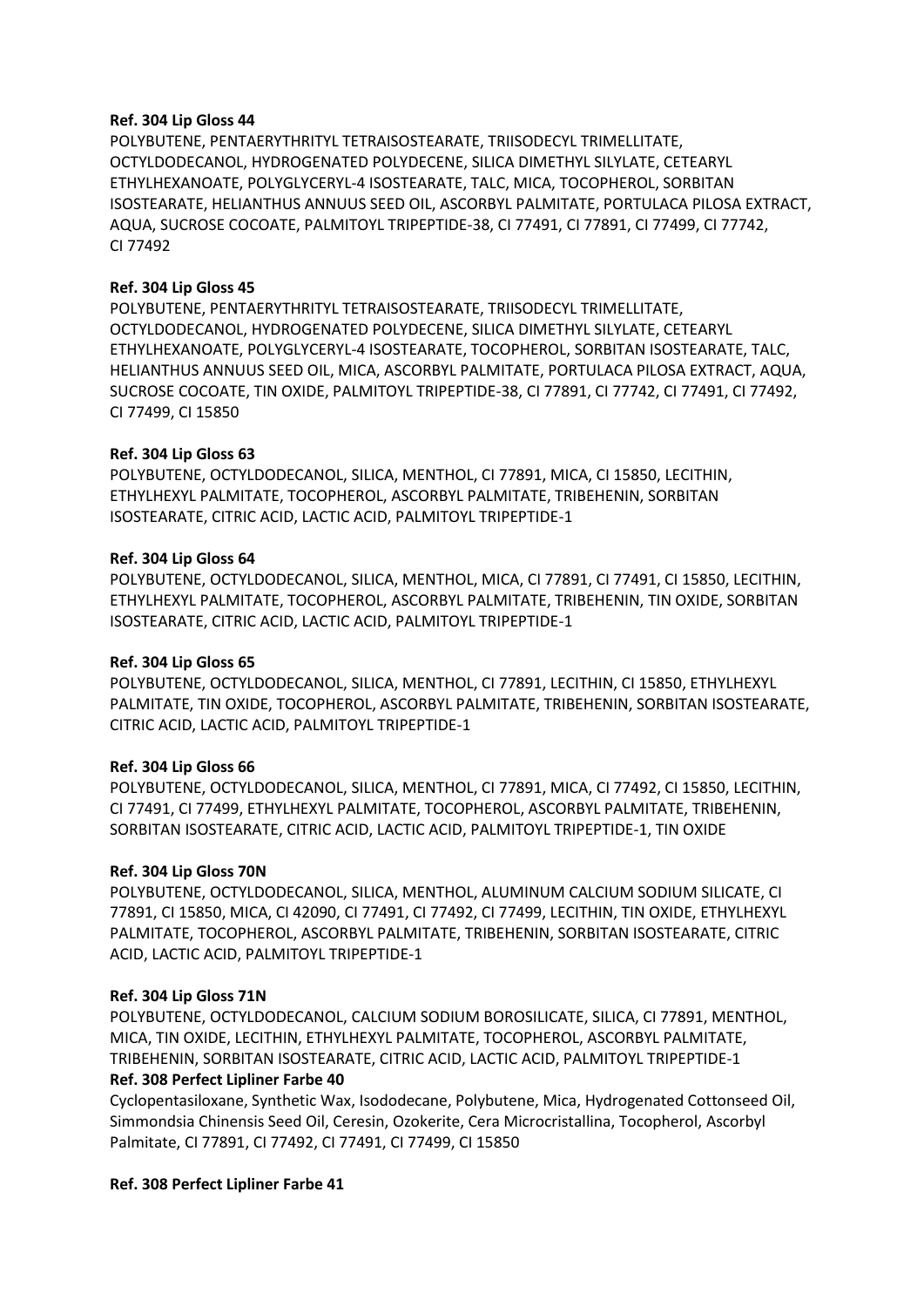Cyclopentasiloxane, Synthetic Wax, Polybutene, Isododecane, Hydrogenated Cottonseed Oil, Mica, Simmondsia Chinensis Seed Oil, Ceresin, Ozokerite, Cera Microcristallina, Tocopherol, Ascorbyl Palmitate, CI 15850, CI 15985, CI 77499

# **Ref. 308 Perfect Lipliner Farbe 42**

Cyclopentasiloxane, Synthetic Wax, Isododecane, Polybutene, Hydrogenated Cottonseed Oil, Mica, Simmondsia Chinensis Seed Oil, Ceresin, Ozokerite, Cera Microcristallina, Tocopherol, Ascorbyl Palmitate, CI 77491, CI 77891, CI 77492, CI 77499, CI 15850

# **Ref. 308 Perfect Lipliner Farbe 43**

Cyclopentasiloxane, Synthetic Wax, Isododecane, Polybutene, Hydrogenated Cottonseed Oil, Simmondsia Chinensis Seed Oil, Ceresin, Ozokerite, Cera Microcristallina, Tocopherol, Mica, Retinyl Palmitate, Ascorbyl Palmitate, CI 77891, CI 77742, CI 77491, CI 77492, CI 15850, CI 77499, CI 77947

# **Ref. 308 Perfect Lipliner Farbe 44**

Cyclopentasiloxane, Synthetic Wax, Isododecane, Polybutene, Hydrogenated Cottonseed Oil, Mica, Simmondsia Chinensis Seed Oil, Ceresin, Ozokerite, Cera Microcristallina, Tocopherol, Ascorbyl Palmitate, CI 77891, CI 77491, CI 15850, CI 77492, CI 77499

# **Ref. 308 Perfect Lipliner Farbe 45**

Cyclopentasiloxane, Synthetic Wax, Isododecane, Polybutene, Hydrogenated Cottonseed Oil, Simmondsia Chinensis Seed Oil, Ceresin, Ozokerite, Cera Microcristallina, Mica, Tocopherol, Ascorbyl Palmitate, CI 15850, CI 77491, CI 77499, CI 15985, CI 77492

# **Ref. 310 Permanent Lipliner Farbe 03**

Aqua, Aloe Barbadensis Leaf Juice, Polyurethane-35, Polyglyceryl-2 Caprate, Methylpropanediol, Glycerin, Butylene Glycol, Tri-C12-13 Alkyl Citrate, Phenoxyethanol, Caprylyl Glycol, Panthenol, Stearic Acid, Palmitic Acid, Tocopherol, Phenylpropanol, Ethylhexylglycerin, Tetrasodium Glutamate Diacetate, Helianthus Annuus Seed Oil, Citric Acid, Sodium Hydroxide, CI 17200, CI 61570, CI 15985

# **Ref. 310 Permanent Lipliner Farbe 10**

Aqua, Aloe Barbadensis Leaf Juice, Polyurethane-35, Polyglyceryl-2 Caprate, Methylpropanediol, Glycerin, Butylene Glycol, Tri-C12-13 Alkyl Citrate, Caprylyl Glycol, Panthenol, Stearic Acid, Palmitic Acid, Tocopherol, Phenylpropanol, Tetrasodium Glutamate Diacetate, Helianthus Annuus Seed Oil, Citric Acid, CI 15985, CI 61570, CI 16035, CI 45410, CI 17200

#### **Ref. 310 Permanent Lipliner Farbe 11**

Aqua, Aloe Barbadensis Leaf Juice, Polyurethane-35, Polyglyceryl-2 Caprate, Methylpropanediol, Glycerin, Butylene Glycol, Tri-C12-13 Alkyl Citrate, Phenoxyethanol, Caprylyl Glycol, Panthenol, Stearic Acid, Palmitic Acid, Tocopherol, Phenylpropanol, Ethylhexylglycerin, Tetrasodium Glutamate Diacetate, Helianthus Annuus Seed Oil, Citric Acid, Sodium Hydroxide, CI 16035, CI 61570, CI 15985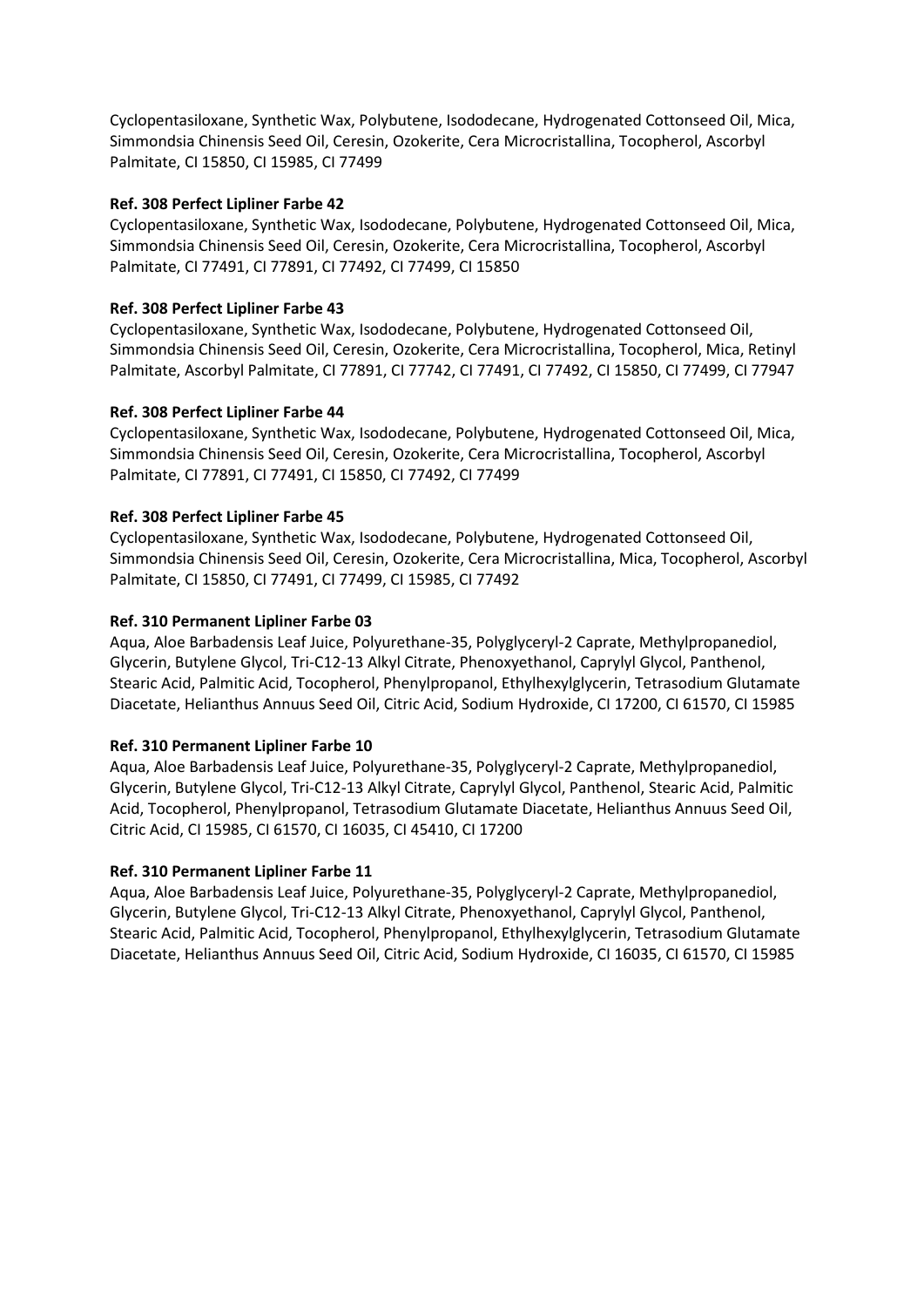# **Ref. 310 Permanent Lipliner Farbe 13**

Aqua, Aloe Barbadensis Leaf Juice, Polyurethane-35, Polyglyceryl-2 Caprate, Methylpropanediol, Glycerin, Butylene Glycol, Tri-C12-13 Alkyl Citrate, Phenoxyethanol, Caprylyl Glycol, Panthenol, Stearic Acid, Palmitic Acid, Tocopherol, Phenylpropanol, Ethylhexylglycerin, Tetrasodium Glutamate Diacetate, Helianthus Annuus Seed Oil, Citric Acid, Sodium Hydroxide, CI 17200, CI 61570, CI 15985, CI 45380

# **Ref. 310 Permanent Lipliner Farbe 15**

Aqua, Aloe Barbadensis Leaf Juice, Polyurethane-35, Polyglyceryl-2 Caprate, Methylpropanediol, Glycerin, Butylene Glycol, Tri-C12-13 Alkyl Citrate, Caprylyl Glycol, Panthenol, Stearic Acid, Palmitic Acid, Tocopherol, Phenylpropanol, Tetrasodium Glutamate Diacetate, Helianthus Annuus Seed Oil, Citric Acid, CI 16035, CI 17200, CI 15985, CI 45410, CI 19140, CI 61570

# **Ref. 310 Permanent Lipliner Farbe 16**

Aqua, Aloe Barbadensis Leaf Juice, Polyurethane-35, Polyglyceryl-2 Caprate, Methylpropanediol, Glycerin, Butylene Glycol, Tri-C12-13 Alkyl Citrate, Phenoxyethanol, Caprylyl Glycol, Panthenol, Stearic Acid, Palmitic Acid, Tocopherol, Phenylpropanol, Ethylhexylglycerin, Tetrasodium Glutamate Diacetate, Helianthus Annuus Seed Oil, Citric Acid, Sodium Hydroxide, CI 16035, CI 61570, CI 45410, CI 15985

# **Ref. 310 Permanent Lipliner Farbe 17**

Aqua, Aloe Barbadensis Leaf Juice, Polyurethane-35, Polyglyceryl-2 Caprate, Methylpropanediol, Glycerin, Butylene Glycol, Tri-C12-13 Alkyl Citrate, Phenoxyethanol, Caprylyl Glycol, Panthenol, Stearic Acid, Palmitic Acid, Tocopherol, Phenylpropanol, Ethylhexylglycerin, Tetrasodium Glutamate Diacetate, Helianthus Annuus Seed Oil, Citric Acid, Sodium Hydroxide, CI 17200, CI 61570, CI 42053, CI 15985, CI 45380

# **Ref. 310 Permanent Lipliner Farbe 18**

Aqua, Aloe Barbadensis Leaf Juice, Polyurethane-35, Polyglyceryl-2 Caprate, Methylpropanediol, Glycerin, Butylene Glycol, Tri-C12-13 Alkyl Citrate, Phenoxyethanol, Caprylyl Glycol, Panthenol, Stearic Acid, Palmitic Acid, Tocopherol, Phenylpropanol, Ethylhexylglycerin, Tetrasodium Glutamate Diacetate, Helianthus Annuus Seed Oil, Citric Acid, Sodium Hydroxide, CI 16035, CI 17200, CI 45410, CI 15985

#### **Ref. 310 Permanent Lipliner Farbe 19**

Aqua, Aloe Barbadensis Leaf Juice, Polyurethane-35, Polyglyceryl-2 Caprate, Methylpropanediol, Glycerin, Butylene Glycol, Tri-C12-13 Alkyl Citrate, Caprylyl Glycol, Panthenol, Stearic Acid, Palmitic Acid, Tocopherol, Phenylpropanol, Tetrasodium Glutamate Diacetate, Helianthus Annuus Seed Oil, Citric Acid, CI 16035, CI 61570, CI 15985, CI 19140, CI 45410, CI 42053, CI 17200

# **Ref. 310 Permanent Lipliner Farbe 20**

Aqua, Aloe Barbadensis Leaf Juice, Polyurethane-35, Polyglyceryl-2 Caprate, Methylpropanediol, Glycerin, Butylene Glycol, Tri-C12-13 Alkyl Citrate, Phenoxyethanol, Caprylyl Glycol, Panthenol, Stearic Acid, Palmitic Acid, Tocopherol, Phenylpropanol, Ethylhexylglycerin, Tetrasodium Glutamate Diacetate, Helianthus Annuus Seed Oil, Citric Acid, Sodium Hydroxide, CI 17200, CI 61570, CI 15985, CI 45380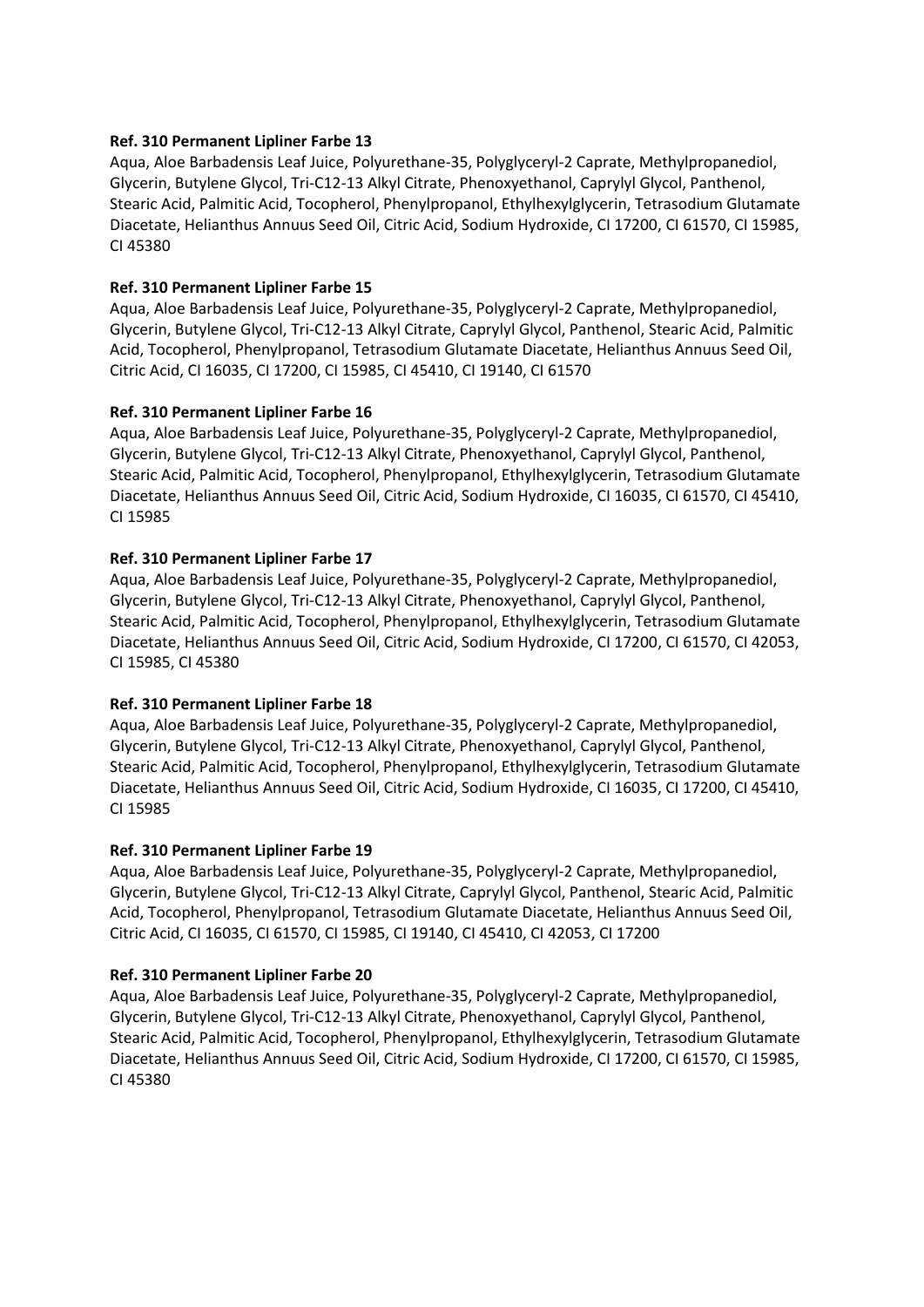# **Ref. 310 Permanent Lipliner Farbe 21**

Aqua, Aloe Barbadensis Leaf Juice, Polyurethane-35, Polyglyceryl-2 Caprate, Methylpropanediol, Glycerin, Butylene Glycol, Tri-C12-13 Alkyl Citrate, Phenoxyethanol, Caprylyl Glycol, Panthenol, Stearic Acid, Palmitic Acid, Tocopherol, Phenylpropanol, Ethylhexylglycerin, Tetrasodium Glutamate Diacetate, Helianthus Annuus Seed Oil, Citric Acid, Sodium Hydroxide, CI 16035, CI 17200, CI 61570, CI 15985

# **Ref. 310 Permanent Lipliner Farbe 22**

Aqua, Aloe Barbadensis Leaf Juice, Polyurethane-35, Polyglyceryl-2 Caprate, Methylpropanediol, Glycerin, Butylene Glycol, Tri-C12-13 Alkyl Citrate, Phenoxyethanol, Caprylyl Glycol, Panthenol, Stearic Acid, Palmitic Acid, Tocopherol, Phenylpropanol, Ethylhexylglycerin, Tetrasodium Glutamate Diacetate, Helianthus Annuus Seed Oil, Citric Acid, Sodium Hydroxide, CI 17200, CI 61570, CI 42053, CI 45410, CI 15985

# **Ref. 313 Matt Lipstick Farbe 02, 04, 06, 08, 14**

Paraffinum Liquidum, Talc, Isopropyl Myristate, Candelilla Cera, Myristyl Lactate, Ozokerite, Lanolin, Copernicia Cerifera Cera, Aloe Barbadensis Leaf Extract, Parfum, Rosa Moschata Seed Oil, Tocopheryl Acetate, BHT, [+/- CI 15850, CI 19140, CI 42090, CI 77491, CI 77492, CI 77499, CI 77891]

# **Ref. 313 Matt Lipstick Farbe 10**

Paraffinum Liquidum, Talc, Isopropyl Myristate, Candelilla Cera, Myristyl Lactate, Ozokerite, Lanolin, Copernicia Cerifera Cera, Parfum, Aloe Barbadensis Leaf Extract, Polyethylene, Rosa Moschata Seed Oil, Tocopheryl Acetate, BHT, CI 77891, CI 77491, CI 19140, CI 15850, CI 77492, CI 77499

# **Ref. 313 Matt Lipstick Farbe 12**

Paraffinum Liquidum, Talc, Isopropyl Myristate, Candelilla Cera, Myristyl Lactate, Ozokerite, Lanolin, Copernicia Cerifera Cera, Parfum, Aloe Barbadensis Leaf Extract, Caprylic/Capric Triglyceride, Rosa Moschata Seed Oil, Tocopheryl Acetate, BHT, CI 77891, CI 77491, CI 15850, CI 19140, CI 77492, CI 77499

# **Ref. 315 Perfect Lipstick**

DIISOSTEARYL MALATE, ISOSTEARYL ISOSTEARATE, PENTAERYTHRITYL TETRAISOSTEARATE, BIS-DIGLYCERYL POLYACYLADIPATE-2, SYNTHETIC WAX, ETHYLENE/PROPYLENE COPOLYMER, MICA, BUTYROSPERMUM PARKII BUTTER EXTRACT (BUTYROSPERMUM PARKII (SHEA) BUTTER EXTRACT), HELIANTHUS ANNUUS SEED OIL (HELIANTHUS ANNUUS (SUNFLOWER) SEED OIL), CARICA PAPAYA (PAPAYA) FRUIT EXTRACT, ACTINIDIA CHINENSIS (KIWI) FRUIT JUICE, CITRUS AURANTIFOLIA (LIME) JUICE, PYRUS MALUS (APPLE) JUICE, ARGANIA SPINOSA KERNEL OIL, CROTON LECHLERI RESIN EXTRACT (CROTON LECHLERI RESIN POWDER), CALCIUM ALUMINUM BOROSILICATE, CALCIUM SODIUM BOROSILICATE, SYNTHETIC FLUORPHLOGOPITE, SILICA, TOCOPHEROL, ASCORBYL PALMITATE, LECITHIN, CITRIC ACID, 1,2-HEXANEDIOL, CAPRYLYL GLYCOL, CAPRYLIC/CAPRIC TRIGLYCERIDE, POTASSIUM SORBATE, SODIUM BENZOATE, TIN OXIDE, AROMA (FLAVOR), [+/- CI 77891 (TITANIUM DIOXIDE), CI 77491 (IRON OXIDES), CI 77492 (IRON OXIDES), CI 77499 (IRON OXIDES), CI 77742 (MANGANESE VIOLET), CI 42090 (BLUE 1 LAKE), CI 19140 (YELLOW 5 LAKE), CI 15850 (RED 7 LAKE), CI 15850 (RED 6)

#### **Ref. 31650 Magic Lipstick**

Ricinus Communis Seed Oil, Cetearyl Ethylhexanoate, Octyldodecanol, Cera Alba, Mica, Copernicia Cerifera Cera, CI 77491, Simmondsia Chinensis Seed Oil, Candelilla Cera, CI 77891, CI 19140, Isopropyl Myristate, Parfum, CI 45410, Sodium Chloride, Sodium Sulfate, Tocopherol, Lecithin, Ascorbyl Palmitate, Glyceryl Stearate, Glyceryl Oleate, Citric Acid, Benzyl Alcohol, Geraniol, Citral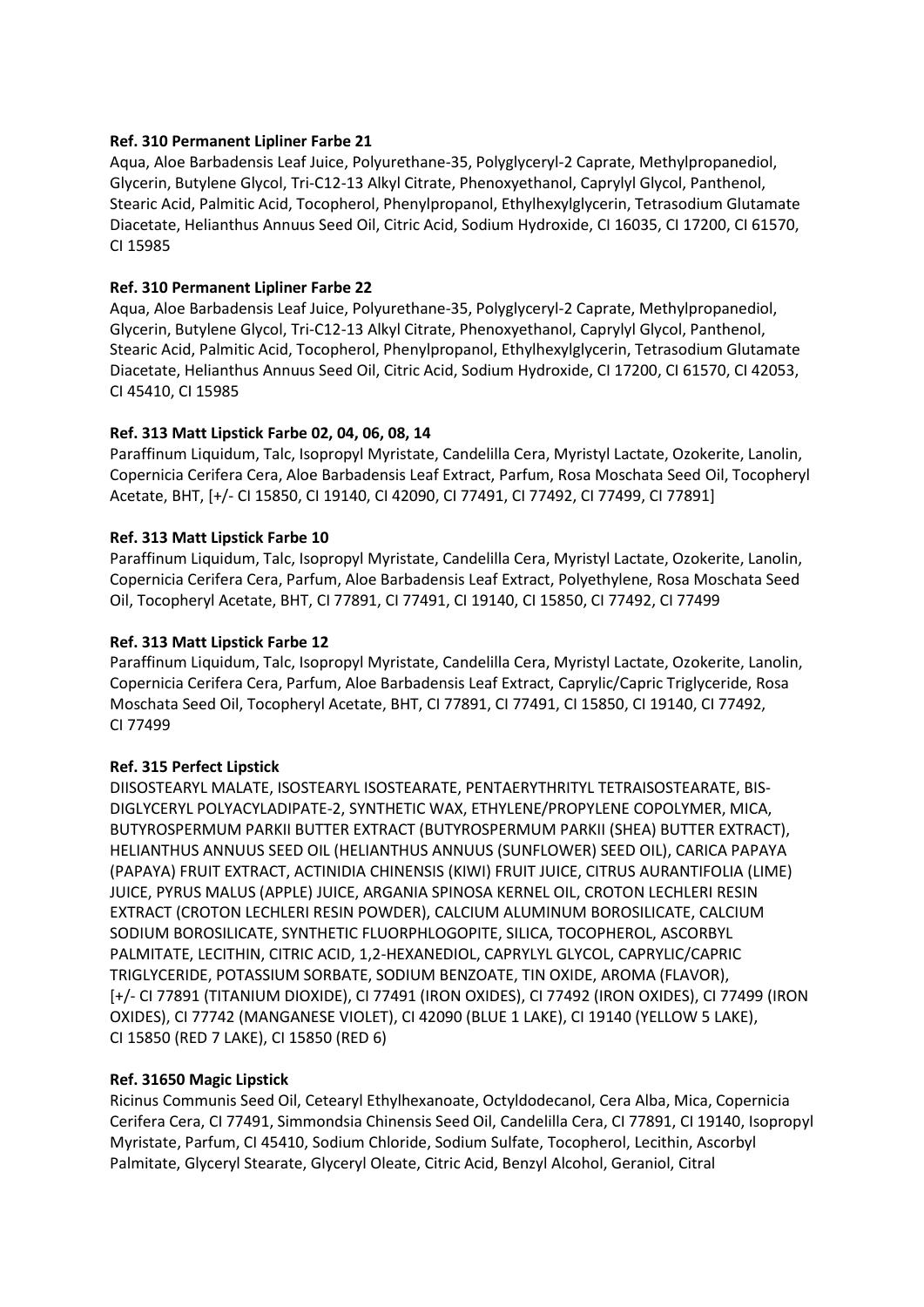#### **Ref. 31701 S.O.S. Lip Repair Lippensalbe**

PENTAERYTHRITYL TETRAISOSTEARATE, SYNTHETIC BEESWAX, CAPRYLIC/CAPRIC TRIGLYCERIDE, CETEARYL BEHENATE, BIS-DIGLYCERYL POLYACYLADIPATE-2, DIMER DILINOLEYL DIMER DILINOLEATE, DI-C20-40 ALKYL DIMER DILINOLEATE, STEARALKONIUM HECTORITE, PARFUM, BUTYROSPERMUM PARKII BUTTER, POLYGLYCERYL-4 ISOSTEARATE, THEOBROMA GRANDIFLORUM SEED BUTTER, TOCOPHERYL ACETATE, PROPYLENE CARBONATE, ORYZANOL, PANTHENYL TRIACETATE, TOCOPHEROL, BISABOLOL, HELIANTHUS ANNUUS SEED OIL, ASCORBYL PALMITATE, PROPYLENE GLYCOL, SODIUM SACCHARIN, CI 19140, CI 15850

# **Ref. 31702 S.O.S. Lip Repair Lippensalbe NATURAL**

LANOLIN, COCOS NUCIFERA OIL, HELIANTHUS ANNUUS SEED OIL, CERA ALBA, TOCOPHERYL ACETATE, BISABOLOL, AROMA, CI 40800 (BETA CAROTENE), GLYCINE SOJA OIL, TOCOPHEROL, DAUCUS CAROTA SATIVA ROOT EXTRACT

# **Ref. 31910 LipCare Lippenpflegestift SPF 20**

Caprylic/Capric Triglyceride, Hydrogenated Coconut Oil, Cera Alba, Octyldodecanol, Butyrospermum C12-15 Alkyl Benzoate, Dibutyl Adipate, Hydrogenated Coconut Oil, Candelilla Cera, Cera Alba, Caprylic/Capric Triglyceride, Diethylamino Hydroxybenzoyl Hexyl Benzoate, Butyrospermum Parkii Butter, Octyldodecanol, Ethylhexyl Triazone, Copernicia Cerifera Cera, Bis-Ethylhexyloxyphenol Methoxyphenyl Triazine, Tocopherol, Parfum

# **Ref. 320 Hyaluron Jumbo Lipstick Fb. 20 – 22, 25**

OCTYLDODECANOL, PENTAERYTHRITYL TETRAISOSTEARATE, DIISOSTEARYL MALATE, POLYBUTENE, POLYETHYLENE, VP/HEXADECENE COPOLYMER, CANDELILLA CERA (EUPHORBIA CERIFERA (CANDELILLA) WAX), MICA, METHOXY PEG-17/METHOXY PEG-11/HDI ISOCYANURATE TRIMER CROSSPOLYMER, DICALCIUM PHOSPHATE, CERA MICROCRISTALLINA (MICROCRYSTALLINE WAX), OZOKERITE, LAUROYL LYSINE, ETHYLHEXYL PALMITATE, OLUS OIL, DISTEARDIMONIUM HECTORITE, PARFUM (FRAGRANCE), PROPYLENE CARBONATE, TOCOPHERYL ACETATE, CAMELINA SATIVA SEED OIL, SILICA DIMETHYL SILYLATE, BUTYLENE GLYCOL, CAPRYLYL GLYCOL, PHENOXYETHANOL, SODIUM HYALURONATE, HEXYLENE GLYCOL, CITRIC ACID, [+/- CI 77891 (TITANIUM DIOXIDE), CI 77491 (IRON OXIDES), CI 15850 (RED 7 LAKE), CI 77492 (IRON OXIDES), CI 15985 (YELLOW 6 LAKE), CI 77499 (IRON OXIDES)]

#### **Ref. 320 Hyaluron Jumbo Lipstick Fb. 24**

Pentaerythrityl Tetraisostearate, Octyldodecanol, Diisostearyl Malate, Polybutene, Polyethylene, VP/Hexadecene Copolymer, Candelilla Cera, Mica, Dicalcium Phosphate Dihydrate, Methoxy PEG-17 / Methoxy PEG-11 / HDI Crosspolymer, Cera Microcristallina, Ozokerite, Lauroyl Lysine, Ethylhexyl Palmitate, Olus Oil, Disteardimonium Hectorite, Parfum, Propylene Carbonate, Tocopheryl Acetate, Camelina Sativa Seed Oil, Silica Dimethyl Silylate, Butylene Glycol, Caprylyl Glycol, Sodium Hyaluronate, Citric Acid, [+/- CI 15850, CI 77891, CI 77491, CI 15985, CI 77492, CI 45410, CI 77499]

#### **Ref. 40602 Nagellack-Entferner acetonfrei**

Ethyl Acetate, Isopropyl Alcohol, Butylene Glycol, Castor Oil, Parfum, Citral, Benzyl Alcohol, Geraniol, Citronellol, CI 14720

#### **Ref. 40606 + 40625 Nagellack-Entferner mit Aceton**

Acetone, Aqua, Glycerin

#### **Ref. 42020 Top Speed Schnelltrockner**

Ethyl Acetate, Butyl Acetate, Nitrocellulose, Acetyl Triethyl Citrate, Sucrose Benzoate, Isopropyl Alcohol, Acrylates Copolymer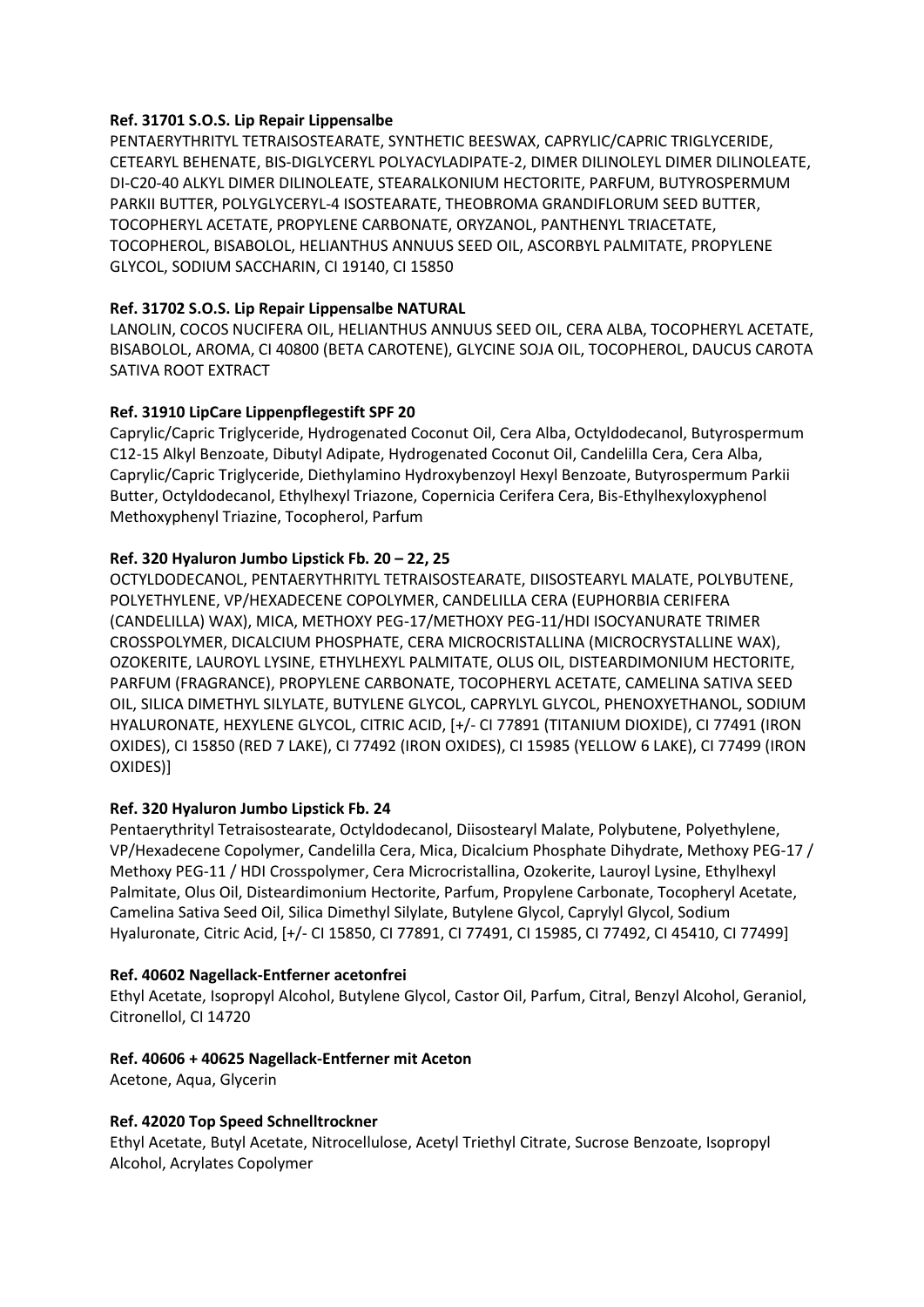# **Ref. 42050 Nagelhaut-Entferner Profi 30ml**

Aqua (Water), Glycerin (Glycerol), Sodium Hydroxide, Sorbitol, Xanthan Gum, Allantoin Enthält Alkali. Augenkontakt vermeiden. Für Kinder unzugänglich aufbewahren.

#### **Ref. 42090 Propolis Balsam**

Aqua, Caprylic/Capric Triglyceride, Decyl Oleate, Glycerin, Cetearyl Alcohol, Propylene Glycol, Dimethicone, PEG-40 Castor Oil, Hydrogenated Vegetable Glycerides, Sodium Cetearyl Sulfate, Propolis Cera, Simmondsia Chinensis Seed Oil, Carbomer, Prunus Amygdalus Dulcis Oil, Triethanolamine, Caprylyl Glycol, Phenoxyethanol, Sorbic Acid

# **Ref. 42201 Nagelrillenfüller**

ETHYL ACETATE, BUTYL ACETATE, NITROCELLULOSE, ADIPIC ACID/NEOPENTYL GLYCOL/TRIMELLITIC ANHYDRIDE COPOLYMER, ACETYL TRIBUTYL CITRATE, ISOPROPYL ALCOHOL, STEARALKONIUM BENTONITE, SUCROSE ACETATE ISOBUTYRATE, DIACETONE ALCOHOL, CI 77891, GLYCERIN, AQUA, CITRIC ACID, PHOSPHORIC ACID, SIMMONDSIA CHINENSIS SEED OIL, TOCOPHERYL ACETATE, ASCORBIC ACID, RETINYL PALMITATE, PENTAERYTHRITYL TETRAISOSTEARATE, HELIANTHUS ANNUUS SEED OIL, ALUMINUM HYDROXIDE, TRIETHOXYCAPRYLYLSILANE, CAVIAR EXTRACT, CI 15850, CI 77120, BENZYL ALCOHOL, CI 47005, TOCOPHEROL, CI 77499, DEHYDROACETIC ACID

# **Ref. 42203 Nagelöl**

HELIANTHUS ANNUUS SEED OIL, LIMONENE, CITRUS LIMON PEEL OIL, GLYCERYL LINOLEATE, CITRAL, TOCOPHERYL ACETATE, CARTHAMUS TINCTORIUS SEED OIL, RETINYL PALMITATE, GLYCERYL LINOLENATE, ALOE BARBADENSIS LEAF EXTRACT, TOCOPHEROL, CI 47000

# **Ref. 42204 Nail Whitener**

BUTYL ACETATE, NITROCELLULOSE, ETHYL ACETATE, ADIPIC ACID/NEOPENTYL GLYCOL/TRIMELLITIC ANHYDRIDE COPOLYMER, DIPROPYLENE GLYCOL DIBENZOATE, ISOPROPYL ALCOHOL, STEARALKONIUM BENTONITE, SUCROSE ACETATE ISOBUTYRATE, DIACETONE ALCOHOL, CI 77891, PENTAERYTHRITYL TETRAISOSTEARATE, SILICA, STYRENE/ACRYLATES COPOLYMER, TRIETHOXYCAPRYLYLSILANE, TOCOPHERYL ACETATE, HELIANTHUS ANNUUS SEED OIL, AQUA, HYDROXYPROPYLTRIMONIUM HYDROLYZED WHEAT PROTEIN, PHOSPHORIC ACID

# **Ref. 42205 Nagelhärter**

BUTYL ACETATE, ETHYL ACETATE, ADIPIC ACID/NEOPENTYL GLYCOL/TRIMELLITIC ANHYDRIDE COPOLYMER, CELLULOSE ACETATE BUTYRATE, ISOPROPYL ALCOHOL, DIPROPYLENE GLYCOL DIBENZOATE, NITROCELLULOSE, BENZOTRIAZOLYL DODECYL p-CRESOL, ALCOHOL DENAT., PROPYLENE GLYCOL, BIOTIN, DIAMOND POWDER, CI 42090

#### **Ref. 42207 Nagel-Aufbaukonzentrat**

BUTYL ACETATE, ETHYL ACETATE, NITROCELLULOSE, ADIPIC ACID/NEOPENTYL GLYCOL/TRIMELLITIC ANHYDRIDE COPOLYMER, ACETYL TRIBUTYL CITRATE, ISOPROPYL ALCOHOL, ACRYLATES COPOLYMER, STEARALKONIUM BENTONITE, N-BUTYL ALCOHOL, STYRENE/ACRYLATES COPOLYMER, ALCOHOL DENAT., BENZOPHENONE-1, SILICA, CALCIUM PANTOTHENATE, TRIMETHYLPENTANEDIYL DIBENZOATE, AQUA, POLYVINYL BUTYRAL

# **Ref. 42221 Energy Nail Care**

BUTYL ACETATE, ETHYL ACETATE, CELLULOSE ACETATE BUTYRATE, ISOPROPYL ALCOHOL, ADIPIC ACID/NEOPENTYL GLYCOL/TRIMELLITIC ANHYDRIDE COPOLYMER, DIPROPYLENE GLYCOL DIBENZOATE, NITROCELLULOSE, BENZOTRIAZOLYL DODECYL p-CRESOL, ASCORBIC ACID, CI 17200, TOCOPHERYL ACETATE, VITIS VINIFERA SEED OIL, PANTHENOL, SIMMONDSIA CHINENSIS SEED OIL, CAMELLIA OLEIFERA SEED OIL, GLYCERYL LINOLEATE, LIMONENE, CARTHAMUS TINCTORIUS SEED OIL, RETINYL PALMITATE, HELIANTHUS ANNUUS SEED OIL, ALOE BARBADENSIS LEAF EXTRACT, CITRUS LIMON PEEL OIL, GLYCERYL LINOLENATE, TOCOPHEROL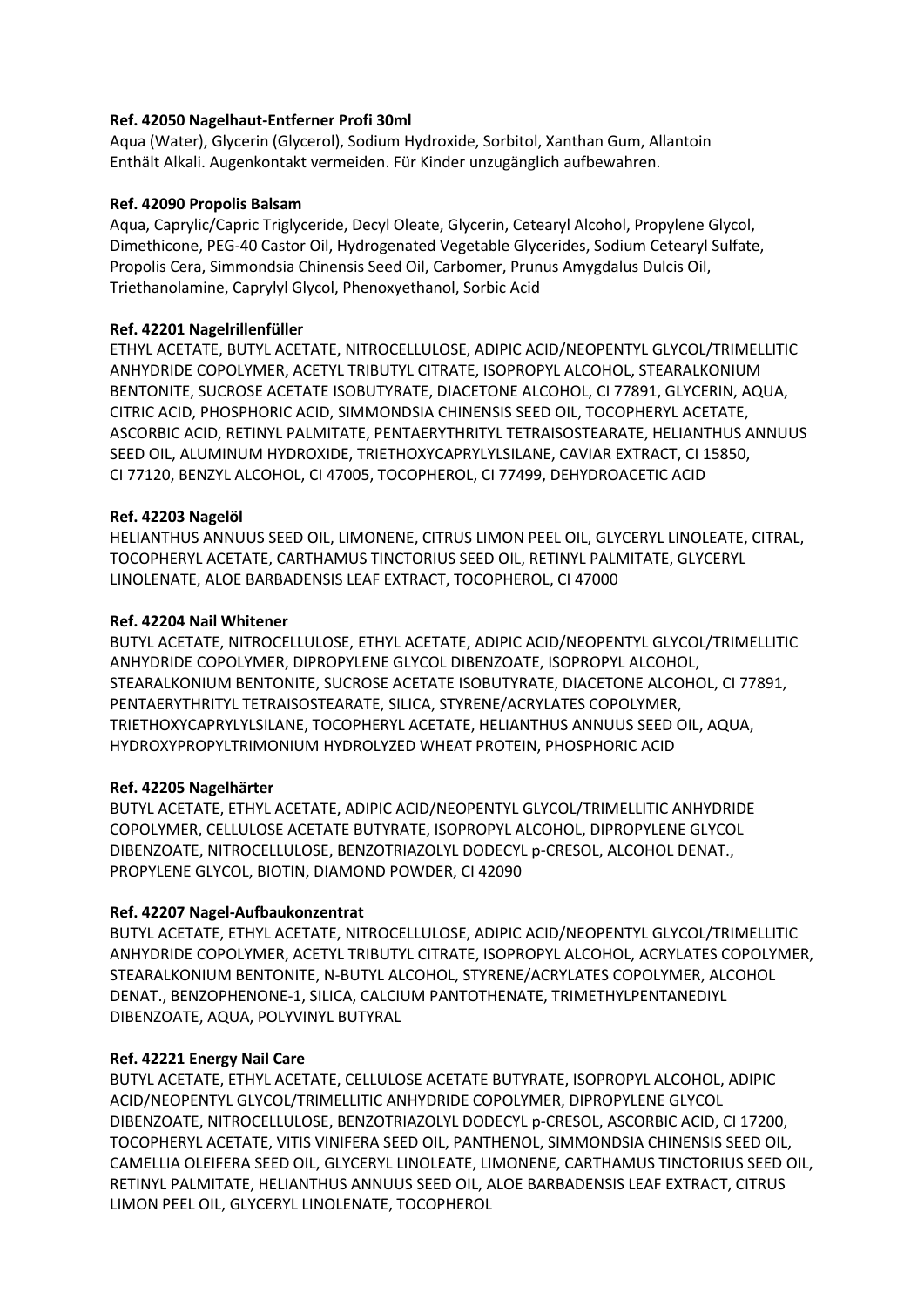# **Ref. 42222 SOS Nail Power**

ETHYL ACETATE, BUTYL ACETATE, ADIPIC ACID/NEOPENTYL GLYCOL/TRIMELLITIC ANHYDRIDE COPOLYMER, CELLULOSE ACETATE BUTYRATE, NITROCELLULOSE, DIPROPYLENE GLYCOL DIBENZOATE, ISOPROPYL ALCOHOL, GLYCERIN, AQUA, CI 60725, TOCOPHERYL ACETATE, PALMARIA PALMATA EXTRACT

# **Ref. 42224 Unterlack ultra stay**

ALCOHOL DENAT., BUTYL ACETATE, ETHYL ACETATE, POLYVINYL BUTYRAL, DIPROPYLENE GLYCOL DIBENZOATE, TOSYLAMIDE EPOXY RESIN, NITROCELLULOSE, ISOPROPYL ALCOHOL, BENZOTRIAZOLYL DODECYL p-CRESOL, AQUA, CALCIUM PANTOTHENATE, CI 60725, CI 26100

# **Ref. 42225 Überlack stay long**

MEK, ETHYL ACETATE, NITROCELLULOSE, DIPROPYLENE GLYCOL DIBENZOATE, ISOPROPYL ALCOHOL, ACRYLATES COPOLYMER, TOSYLAMIDE EPOXY RESIN, AQUA, CI 60725, PENTAERYTHRITYL TETRAISOSTEARATE

# **Ref. 42403 Nagellack-Korrekturstift**

Alcohol denat., Butyl Acetate, Isopropyl Alcohol, Aqua, Ethyl Acetate, Parfum, Caprylic/Capric Triglyceride, Simmondsia Chinensis (Jojoba) Seed Oil, Tocopheryl Acetate, Trilinolein, Triolein, Tripalmitin, Trilinolenin, Tristearin, Triarachidin, Hydrogenated Palm Glycerides Citrate, Tocopherol, Linalool, Amyl Cinnamal, Geraniol, Citronellol, Hexyl Cinnamal

# **Ref. 426 Nagellack Farbe 01**

ETHYL ACETATE, BUTYL ACETATE, NITROCELLULOSE, ADIPIC ACID/NEOPENTYL GLYCOL/TRIMELLITIC ANHYDRIDE COPOLYMER, ACETYL TRIBUTYL CITRATE, ISOPROPYL ALCOHOL, ISOBUTYL ACETATE, SUCROSE ACETATE ISOBUTYRATE, STEARALKONIUM BENTONITE, DIACETONE ALCOHOL, CI 77891, CI 15850, CI 77120, CI 19140, PHOSPHORIC ACID

#### **Ref. 426 Nagellack Farbe 02**

BUTYL ACETATE, ETHYL ACETATE, NITROCELLULOSE, DIPROPYLENE GLYCOL DIBENZOATE, ISOPROPYL ALCOHOL, PHTHALIC ANHYDRIDE/TRIMELLITIC ANHYDRIDE/GLYCOLS COPOLYMER, POLYESTER-26, STEARALKONIUM BENTONITE, ACRYLATES COPOLYMER, CI 47005, CI 77891, CI 15850, CI 77120

# **Ref. 426 Nagellack Farbe 03**

BUTYL ACETATE, ETHYL ACETATE, NITROCELLULOSE, DIPROPYLENE GLYCOL DIBENZOATE, ISOPROPYL ALCOHOL, PHTHALIC ANHYDRIDE/TRIMELLITIC ANHYDRIDE/GLYCOLS COPOLYMER, POLYESTER-26, STEARALKONIUM BENTONITE, ACRYLATES COPOLYMER, CI 15850, CI 77120, CI 19140, CI 77891

#### **Ref. 426 Nagellack Farbe 08**

BUTYL ACETATE, ETHYL ACETATE, NITROCELLULOSE, DIPROPYLENE GLYCOL DIBENZOATE, ISOPROPYL ALCOHOL, PHTHALIC ANHYDRIDE/TRIMELLITIC ANHYDRIDE/GLYCOLS COPOLYMER, CI 77891, POLYESTER-26, STEARALKONIUM BENTONITE, ACRYLATES COPOLYMER, CI 15850, MALTOL, SILICA, TRIETHOXYCAPRYLYLSILANE, PENTAERYTHRITYL TETRAISOSTEARATE, ALUMINUM HYDROXIDE, CI 77499, CI 12085

# **Ref. 426 Nagellack Farbe 09**

ETHYL ACETATE, BUTYL ACETATE, NITROCELLULOSE, ADIPIC ACID/NEOPENTYL GLYCOL/TRIMELLITIC ANHYDRIDE COPOLYMER, ACETYL TRIBUTYL CITRATE, ISOPROPYL ALCOHOL, ISOBUTYL ACETATE, SUCROSE ACETATE ISOBUTYRATE, STEARALKONIUM BENTONITE, CI 77891, DIACETONE ALCOHOL, DIPROPYLENE GLYCOL DIBENZOATE, CI 77499, MALTOL, CI 77491, CI 15850, CI 77120, ALUMINUM HYDROXIDE, TRIETHOXYCAPRYLYLSILANE, PHOSPHORIC ACID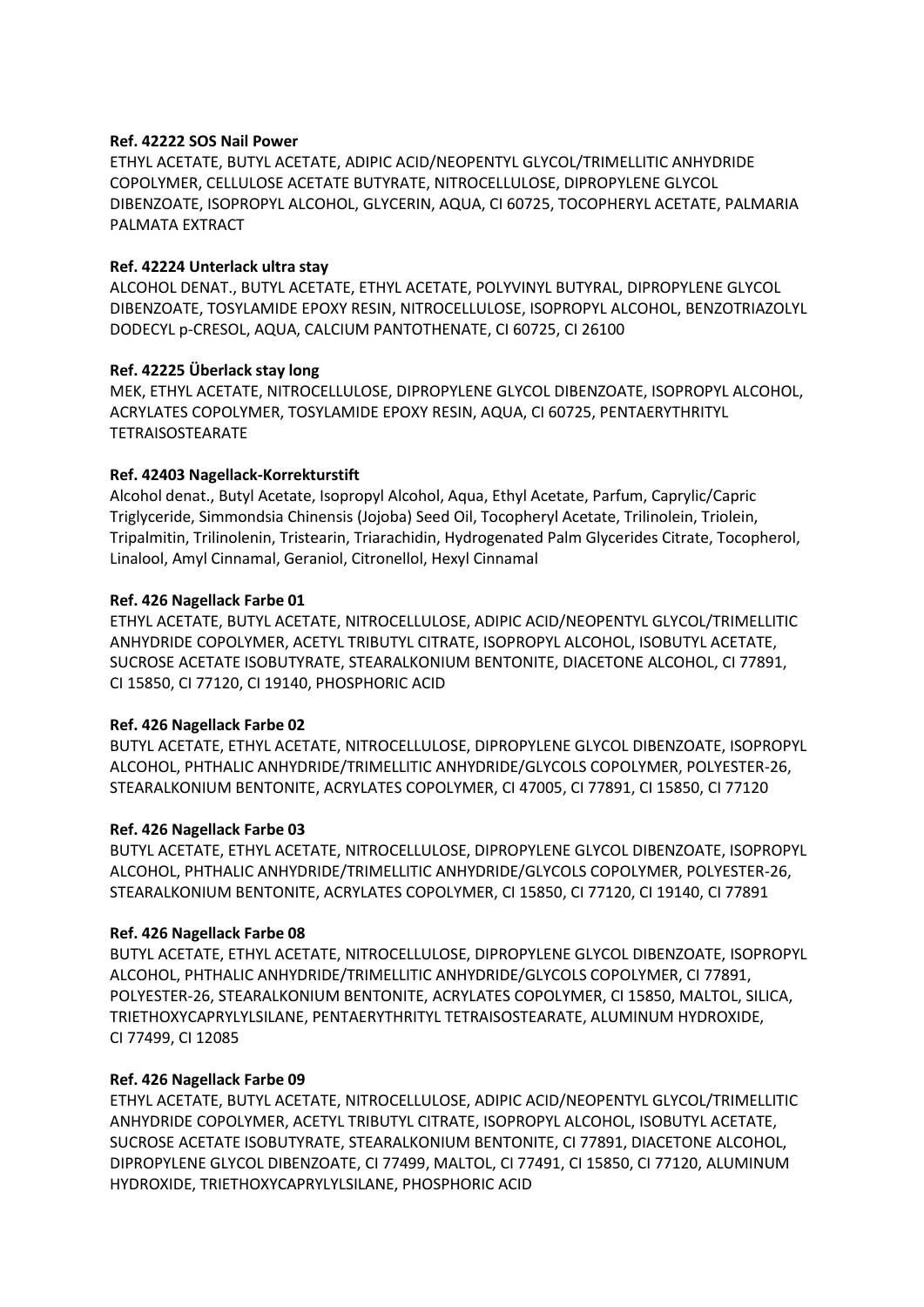#### **Ref. 426 Nagellack Farbe 10**

ETHYL ACETATE, BUTYL ACETATE, NITROCELLULOSE, ADIPIC ACID/NEOPENTYL GLYCOL/TRIMELLITIC ANHYDRIDE COPOLYMER, ACETYL TRIBUTYL CITRATE, ISOPROPYL ALCOHOL, ISOBUTYL ACETATE, SUCROSE ACETATE ISOBUTYRATE, STEARALKONIUM BENTONITE, DIACETONE ALCOHOL, DIPROPYLENE GLYCOL DIBENZOATE, MALTOL, CI 77891, PENTAERYTHRITYL TETRAISOSTEARATE, PHOSPHORIC ACID, SILICA, TRIETHOXYCAPRYLYLSILANE, ALUMINUM HYDROXIDE, CI 77492, CI 15850, CI 77120

# **Ref. 426 Nagellack Farbe 11**

ETHYL ACETATE, BUTYL ACETATE, NITROCELLULOSE, ADIPIC ACID/NEOPENTYL GLYCOL/TRIMELLITIC ANHYDRIDE COPOLYMER, ACETYL TRIBUTYL CITRATE, ISOPROPYL ALCOHOL, ISOBUTYL ACETATE, STEARALKONIUM BENTONITE, SUCROSE ACETATE ISOBUTYRATE, CI 77891, DIACETONE ALCOHOL, DIPROPYLENE GLYCOL DIBENZOATE, CI 19140, MALTOL, CI 77491, PENTAERYTHRITYL TETRAISOSTEARATE, ALUMINUM HYDROXIDE, CI 77120, CI 15850, TRIETHOXYCAPRYLYLSILANE, PHOSPHORIC ACID

# **Ref. 426 Nagellack Farbe 16**

ETHYL ACETATE, BUTYL ACETATE, NITROCELLULOSE, ADIPIC ACID/NEOPENTYL GLYCOL/TRIMELLITIC ANHYDRIDE COPOLYMER, ACETYL TRIBUTYL CITRATE, ISOPROPYL ALCOHOL, ISOBUTYL ACETATE, SUCROSE ACETATE ISOBUTYRATE, STEARALKONIUM BENTONITE, DIACETONE ALCOHOL, CI 15850, CI 77120, CI 77891, PHOSPHORIC ACID

# **Ref. 426 Nagellack Farbe 24**

BUTYL ACETATE, ETHYL ACETATE, NITROCELLULOSE, DIPROPYLENE GLYCOL DIBENZOATE, ISOPROPYL ALCOHOL, PHTALIC ANHYDRIDE/TRIMELLITIC ANHYDRIDE/GLYCOLS COPOLYMER, MICA, POLYESTER-26, STEARALKONIUM BENTONITE, CI 77891, SYNTHETIC FLUORPHLOGOPITE, ACRYLATES COPOLYMER, CALCIUM ALUMINUM BOROSILICATE, CI 77000, MALTOL, CI 19140, SILICA, CI 15850, CI 77120, TIN OXIDE, PENTAERYTHRITYL TETRAISOSTEARATE

#### **Ref. 426 Nagellack Farbe 25**

BUTYL ACETATE, ETHYL ACETATE, NITROCELLULOSE, DIPROPYLENE GLYCOL DIBENZOATE, ISOPROPYL ALCOHOL, PHTALIC ANHYDRIDE/TRIMELLITIC ANHYDRIDE/GLYCOLS COPOLYMER, MICA, POLYESTER-26, CI 77891, STEARALKONIUM BENTONITE, ACRYLATES COPOLYMER, MALTOL, PENTAERYTHRITYL TETRAISOSTEARATE, CI 77120, CI 15850, CI 19140

#### **Ref. 426 Nagellack Farbe 27**

ETHYL ACETATE, BUTYL ACETATE, NITROCELLULOSE, DIPROPYLENE GLYCOL DIBENZOATE, ISOPROPYL ALCOHOL, ADIPIC ACID/NEOPENTYL GLYCOL/TRIMELLITIC ANHYDRIDE COPOLYMER, STEARALKONIUM BENTONITE, SILICA, POLYESTER-26, ACRYLATES COPOLYMER, DIACETONE ALCOHOL, CI 42090, CYCLOPENTASILOXANE, CI 77000, DIMETHICONE

#### **Ref. 426 Nagellack Farbe 43**

ETHYL ACETATE, BUTYL ACETATE, NITROCELLULOSE, ADIPIC ACID/NEOPENTYL GLYCOL/TRIMELLITIC ANHYDRIDE COPOLYMER, ACETYL TRIBUTYL CITRATE, ISOPROPYL ALCOHOL, ISOBUTYL ACETATE, SUCROSE ACETATE ISOBUTYRATE, STEARALKONIUM BENTONITE, CI 77891, DIACETONE ALCOHOL, CI 77499, DIPROPYLENE GLYCOL DIBENZOATE, CI 19140, PENTAERYTHRITYL TETRAISOSTEARATE, CI 77510, ALUMINUM HYDROXIDE, TRIETHOXYCAPRYLYLSILANE, PHOSPHORIC ACID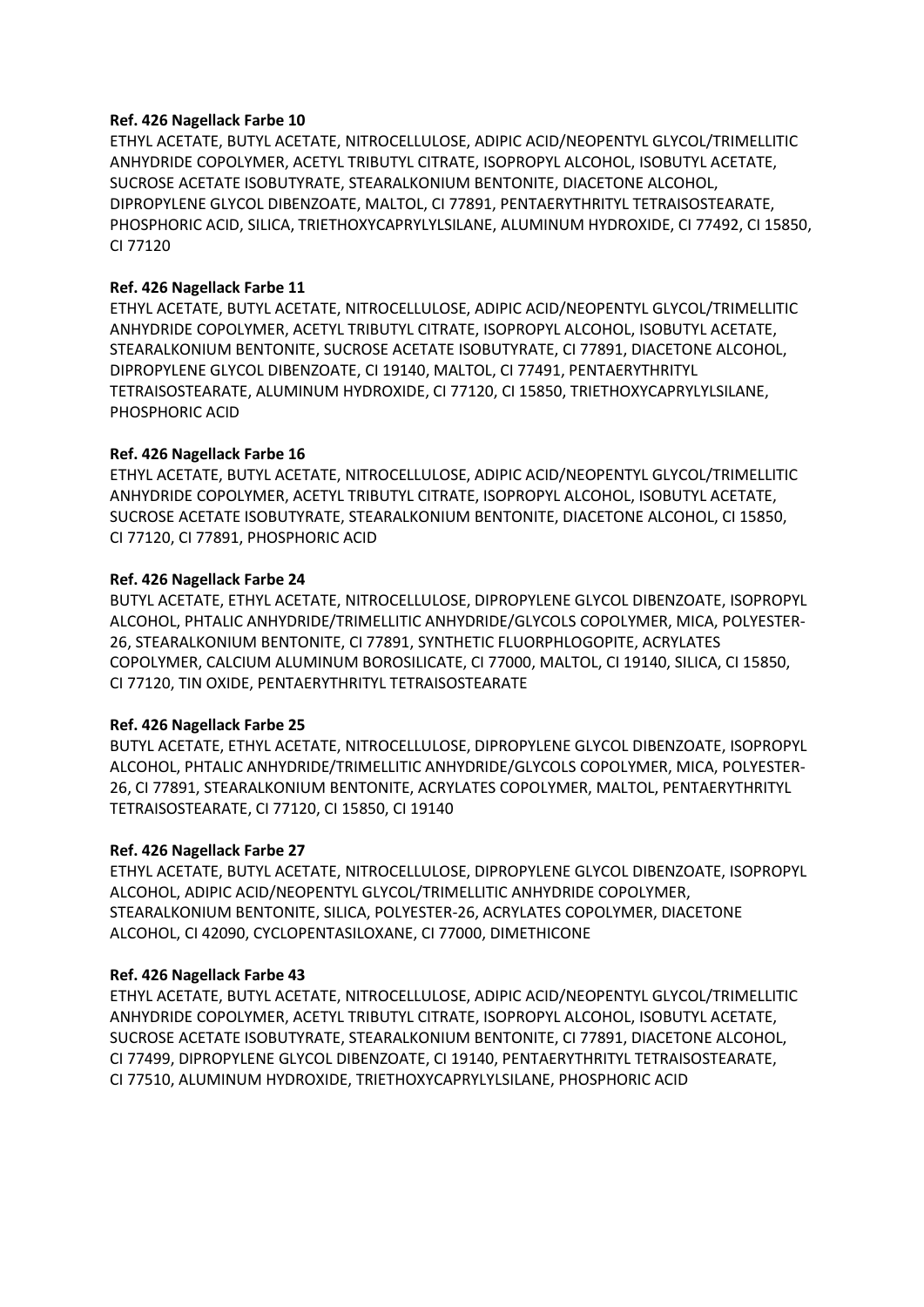#### **Ref. 426 Nagellack Farbe 44**

ETHYL ACETATE, BUTYL ACETATE, NITROCELLULOSE, POLYESTER-23, ACETYL TRIBUTYL CITRATE, ISOPROPYL ALCOHOL, CI 77891, ADIPIC ACID/NEOPENTYL GLYCOL/TRIMELLITIC ANHYDRIDE COPOLYMER, STEARALKONIUM BENTONITE, STYRENE/ACRYLATES COPOLYMER, CI 77007, DIACETONE ALCOHOL, DIPROPYLENE GLYCOL DIBENZOATE, SUCROSE ACETATE ISOBUTYRATE, ACRYLATES COPOLYMER, SILICA, CI 77499, CI 77510, PENTAERYTHRITYL TETRAISOSTEARATE, ALUMINUM HYDROXIDE, TRIETHOXYCAPRYLYLSILANE, PHOSPHORIC ACID, CI 15850

# **Ref. 426 Nagellack Farbe 45**

ETHYL ACETATE, BUTYL ACETATE, NITROCELLULOSE, ADIPIC ACID/NEOPENTYL GLYCOL/TRIMELLITIC ANHYDRIDE COPOLYMER, ACETYL TRIBUTYL CITRATE, ISOPROPYL ALCOHOL, ISOBUTYL ACETATE, SUCROSE ACETATE ISOBUTYRATE, STEARALKONIUM BENTONITE, CI 77891, DIACETONE ALCOHOL, CI 77491, CI 15850, CI 77120, PHOSPHORIC ACID, CI 77499

# **Ref. 426 Nagellack Farbe 50**

BUTYL ACETATE, ETHYL ACETATE, NITROCELLULOSE, ACETYL TRIBUTYL CITRATE, POLYESTER-23, ISOPROPYL ALCOHOL, ADIPIC ACID/NEOPENTYL GLYCOL/TRIMELLITIC ANHYDRIDE COPOLYMER, MICA, CI 77891, STEARALKONIUM BENTONITE, SUCROSE ACETATE ISOBUTYRATE, SILICA, DIACETONE ALCOHOL, DIPROPYLENE GLYCOL DIBENZOATE, STYRENE/ACRYLATES COPOLYMER, CI 77491, ACRYLATES COPOLYMER, PENTAERYTHRITYL TETRAISOSTEARATE, CI 77000, CI 19140, TIN OXIDE, PHOSPHORIC ACID

# **Ref. 426 Nagellack Farbe 51**

ETHYL ACETATE, BUTYL ACETATE, NITROCELLULOSE, POLYESTER-23, ACETYL TRIBUTYL CITRATE, ISOPROPYL ALCOHOL, ADIPIC ACID/NEOPENTYL GLYCOL/TRIMELLITIC ANHYDRIDE COPOLYMER, STEARALKONIUM BENTONITE, STYRENE/ACRYLATES COPOLYMER, MICA, CI 77491, DIACETONE ALCOHOL, SILICA, DIPROPYLENE GLYCOL DIBENZOATE, SUCROSE ACETATE ISOBUTYRATE, ACRYLATES COPOLYMER, POLYETHYLENE TEREPHTHALATE, PENTAERYTHRITYL TETRAISOSTEARATE, CI 15850, PHOSPHORIC ACID, CI 77000

# **Ref. 426 Nagellack Farbe 54**

ETHYL ACETATE, BUTYL ACETATE, NITROCELLULOSE, POLYESTER-23, ACETYL TRIBUTYL CITRATE, ISOPROPYL ALCOHOL, CI 77163, CI 77891, SYNTHETIC FLUORPHLOGOPITE, ADIPIC ACID/NEOPENTYL GLYCOL/TRIMELLITIC ANHYDRIDE COPOLYMER, STEARALKONIUM BENTONITE, STYRENE/ACRYLATES COPOLYMER, DIACETONE ALCOHOL, DIPROPYLENE GLYCOL DIBENZOATE, SUCROSE ACETATE ISOBUTYRATE, ACRYLATES COPOLYMER, SILICA, PENTAERYTHRITYL TETRAISOSTEARATE, PHOSPHORIC ACID, TIN OXIDE, CI 19140, CI 15850, CI 77120

#### **Ref. 426 Nagellack Farbe 55**

ETHYL ACETATE, BUTYL ACETATE, NITROCELLULOSE, POLYESTER-23, ACETYL TRIBUTYL CITRATE, ISOPROPYL ALCOHOL, CI 77163, ADIPIC ACID/NEOPENTYL GLYCOL/TRIMELLITIC ANHYDRIDE COPOLYMER, MICA, STEARALKONIUM BENTONITE, STYRENE/ACRYLATES COPOLYMER, DIACETONE ALCOHOL, CI 77891, DIPROPYLENE GLYCOL DIBENZOATE, SUCROSE ACETATE ISOBUTYRATE, ACRYLATES COPOLYMER, SILICA, CI 19140, PENTAERYTHRITYL TETRAISOSTEARATE, PHOSPHORIC ACID, CI 77120, CI 15850

# **Ref. 426 Nagellack Farbe 56**

BUTYL ACETATE, ETHYL ACETATE, NITROCELLULOSE, DIPROPYLENE GLYCOL DIBENZOATE, ISOPROPYL ALCOHOL, PHTALIC ANHYDRIDE/TRIMELLITIC ANHYDRIDE/GLYCOLS COPOLYMER, MICA, CI 77891, POLYESTER-26, STEARALKONIUM BENTONITE, ACRYLATES COPOLYMER, MALTOL, PENTAERYTHRITYL TETRAISOSTEARATE, CI 77120, CI 15850, CI 60725, CI 19140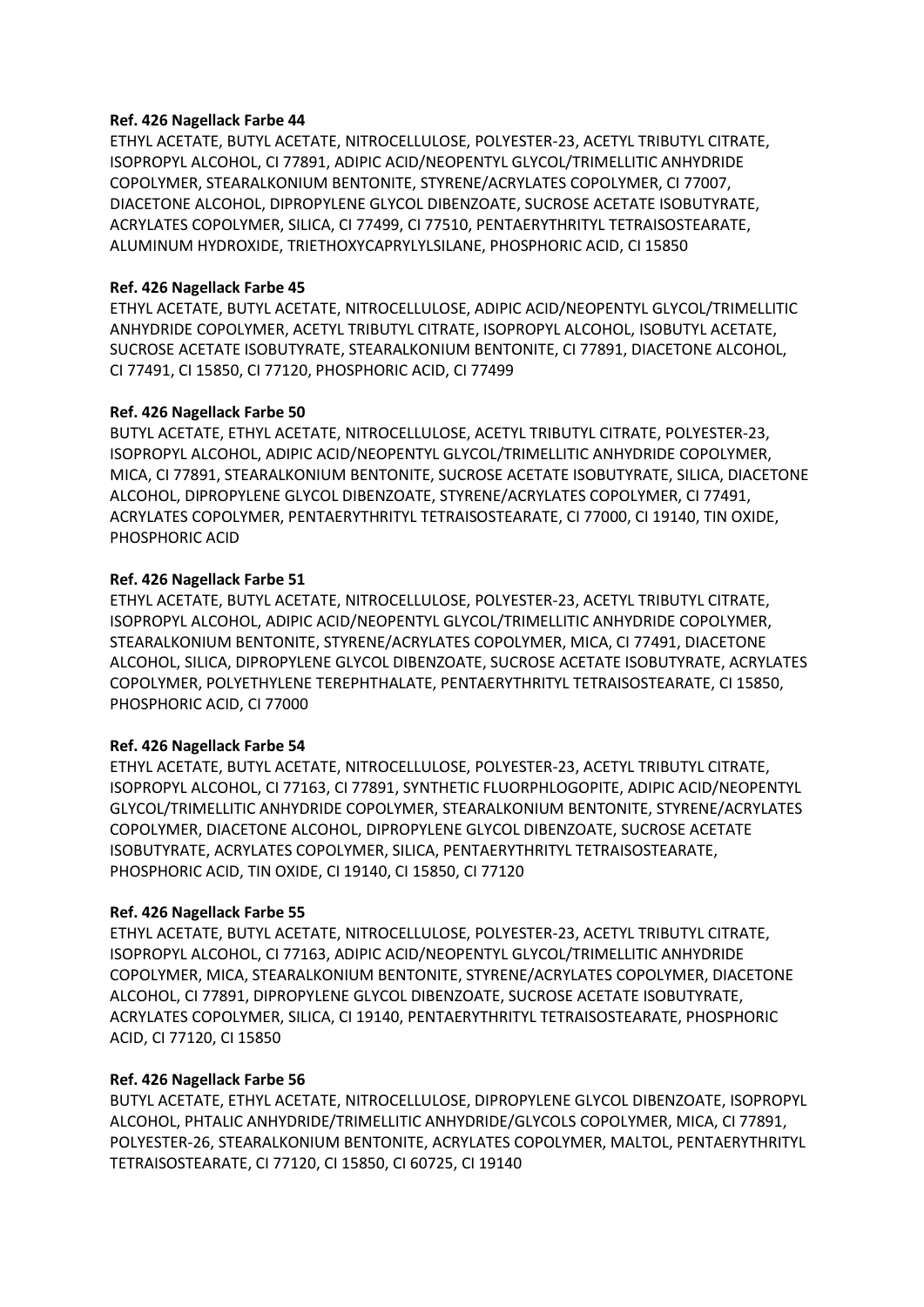#### **Ref. 426 Nagellack Farbe 85**

ETHYL ACETATE, BUTYL ACETATE, NITROCELLULOSE, ADIPIC ACID/NEOPENTYL GLYCOL/TRIMELLITIC ANHYDRIDE COPOLYMER, ACETYL TRIBUTYL CITRATE, ISOPROPYL ALCOHOL, ISOBUTYL ACETATE, SUCROSE ACETATE ISOBUTYRATE, STEARALKONIUM BENTONITE, DIACETONE ALCOHOL, CI 15850, PHOSPHORIC ACID

#### **Ref. 426 Nagellack Farbe 86**

ETHYL ACETATE, BUTYL ACETATE, NITROCELLULOSE, ADIPIC ACID/NEOPENTYL GLYCOL/TRIMELLITIC ANHYDRIDE COPOLYMER, ACETYL TRIBUTYL CITRATE, ISOPROPYL ALCOHOL, ISOBUTYL ACETATE, SUCROSE ACETATE ISOBUTYRATE, STEARALKONIUM BENTONITE, CI 77891, CI 77491, DIACETONE ALCOHOL, CI 15850, CI 77499, PHOSPHORIC ACID

# **Ref. 426 Nagellack Farbe 88**

ETHYL ACETATE, BUTYL ACETATE, NITROCELLULOSE, ADIPIC ACID/NEOPENTYL GLYCOL/TRIMELLITIC ANHYDRIDE COPOLYMER, ACETYL TRIBUTYL CITRATE, ISOPROPYL ALCOHOL, ISOBUTYL ACETATE, SUCROSE ACETATE ISOBUTYRATE, STEARALKONIUM BENTONITE, DIACETONE ALCOHOL, CI 77891, CI 77491, CI 77499, CI 15850, PHOSPHORIC ACID, SILICA, TRIETHOXYCAPRYLYLSILANE

# **Ref. 426 Nagellack Farbe 89**

ETHYL ACETATE, BUTYL ACETATE, NITROCELLULOSE, ADIPIC ACID/NEOPENTYL GLYCOL/TRIMELLITIC ANHYDRIDE COPOLYMER, ACETYL TRIBUTYL CITRATE, ISOPROPYL ALCOHOL, ISOBUTYL ACETATE, SUCROSE ACETATE ISOBUTYRATE, STEARALKONIUM BENTONITE, DIACETONE ALCOHOL, CI 77891, CI 15880, SILICA, CI 15850, TRIETHOXYCAPRYLYLSILANE, PHOSPHORIC ACID

# **Ref. 426 Nagellack Farbe 90**

ETHYL ACETATE, BUTYL ACETATE, NITROCELLULOSE, ADIPIC ACID/NEOPENTYL GLYCOL/TRIMELLITIC ANHYDRIDE COPOLYMER, ACETYL TRIBUTYL CITRATE, ISOPROPYL ALCOHOL, ISOBUTYL ACETATE, SUCROSE ACETATE ISOBUTYRATE, STEARALKONIUM BENTONITE, DIACETONE ALCOHOL, CI 15850, CI 77491, CI 77891, CI 77499, CI 15880, PHOSPHORIC ACID, SILICA, TRIETHOXYCAPRYLYLSILANE

#### **Ref. 426 Nagellack Farbe 92**

ETHYL ACETATE, BUTYL ACETATE, NITROCELLULOSE, ADIPIC ACID/NEOPENTYL GLYCOL/TRIMELLITIC ANHYDRIDE COPOLYMER, ACETYL TRIBUTYL CITRATE, ISOPROPYL ALCOHOL, ISOBUTYL ACETATE, SUCROSE ACETATE ISOBUTYRATE, STEARALKONIUM BENTONITE, DIACETONE ALCOHOL, CI 15880, CI 77891, CI 77499, SILICA, CI 77510, PHOSPHORIC ACID, TRIETHOXYCAPRYLYLSILANE

#### **Ref. 426 Nagellack Farbe 95**

ETHYL ACETATE, BUTYL ACETATE, NITROCELLULOSE, ADIPIC ACID/NEOPENTYL GLYCOL/TRIMELLITIC ANHYDRIDE COPOLYMER, ACETYL TRIBUTYL CITRATE, ISOPROPYL ALCOHOL, ISOBUTYL ACETATE, SUCROSE ACETATE ISOBUTYRATE, STEARALKONIUM BENTONITE, DIACETONE ALCOHOL, CI 77891, PHOSPHORIC ACID, CI 15850, CI 77120

#### **Ref. 426 Nagellack Farbe 96**

BUTYL ACETATE, ETHYL ACETATE, NITROCELLULOSE, DIPROPYLENE GLYCOL DIBENZOATE, ISOPROPYL ALCOHOL, PHTHALIC ANHYDRIDE/TRIMELLITIC ANHYDRIDE/GLYCOLS COPOLYMER, POLYESTER-26, STEARALKONIUM BENTONITE, ACRYLATES COPOLYMER, CI 77891, CI 47005, CI 15850, CI 77491, CI 77120, MALTOL, PENTAERYTHRITYL TETRAISOSTEARATE, CI 77499, ALUMINUM HYDROXIDE, TRIETHOXYCAPRYLYLSILANE

#### **Ref. 42901 Nagellack Schnelltrockner-Spray**

Butane, Propane, Isobutane, Disiloxane, Parfum, Citral, Coumarin, Eugenol, Geraniol, Isoeugenol, Limonene, Linalool, Cinnamyl Alcohol, Alpha-Isomethyl Ionone, Citronellol